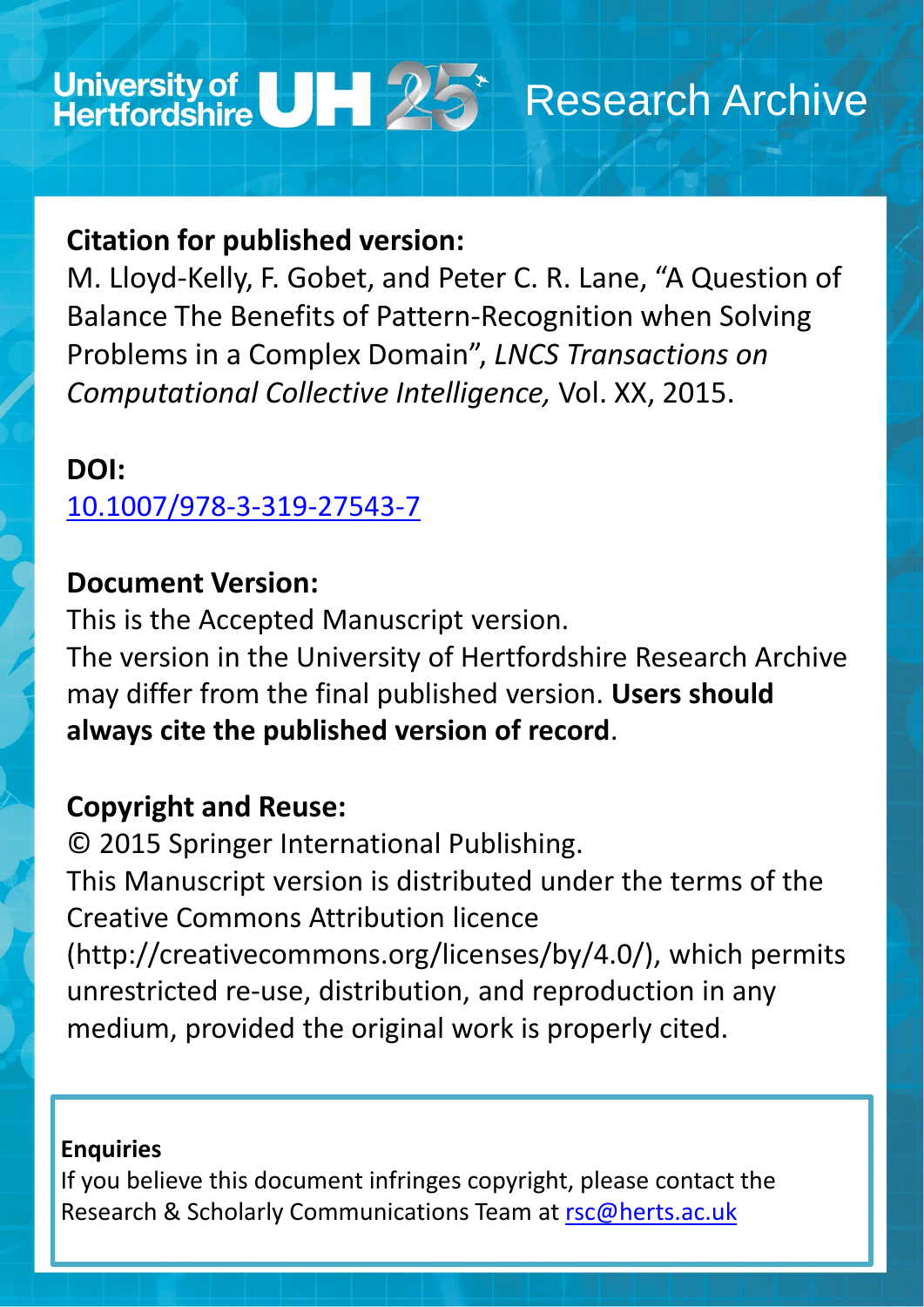### A Question of Balance The Benefits of Pattern-Recognition when Solving Problems in a Complex Domain

Martyn Lloyd-Kelly<sup>1</sup>, Fernand Gobet<sup>1</sup>, and Peter C. R. Lane<sup>2</sup>

<sup>1</sup> Psychological Sciences, University of Liverpool, L69 3BX, UK {M.Lloyd-Kelly, Fernand.Gobet}@liverpool.ac.uk <sup>2</sup> School of Computer Science, University of Hertfordshire, AL10 9AB, UK peter.lane@bcs.org.uk

Abstract. The dual-process theory of human cognition proposes the existence of two systems for decision-making: a slower, deliberative, problemsolving system and a quicker, reactive, pattern-recognition system. We alter the balance of these systems in a number of computational simulations using three types of agent equipped with a novel, hybrid, humanlike cognitive architecture. These agents are situated in the stochastic, multi-agent Tileworld domain, whose complexity can be precisely controlled and widely varied. We explore how agent performance is affected by different balances of problem-solving and pattern-recognition, and conduct a sensitivity analysis upon key pattern-recognition system variables. Results indicate that pattern-recognition improves agent performance by as much as 36.5% and, if a balance is struck with particular pattern-recognition components to promote pattern-recognition use, performance can be further improved by up to 3.6%. This research is of interest for studies of expert behaviour in particular, and AI in general.

#### 1 Introduction

The notion of a *dual-process* cognitive system proposes that, given a problem, humans are equipped with two systems to make a decision about what to do. The formal logic-like *problem-solving* system is slow and deliberative, whereas the quicker pattern-recognition system uses fuzzier judgements of pattern similarity to propose solutions [40].

The pattern-recognition system has been proposed to be capable of creating, retrieving and using productions (a prescribed action for a particular environment state) to achieve the agent's relevant goal(s) [13, 40]. Psychological validity of this system is buttressed by human experimental evidence [15, 46] and implementations in computational cognitive architectures designed to emulate and explain human cognition [43].

Tension between use of problem-solving and pattern-recognition to solve problems has been identified by many [20, 47], resulting in the proposal that domain experts are, in some cases, inflexible problem-solvers, since they are so entrenched in established paradigms [39, 41]. This has been proven to be true, but only to a certain degree of expertise; once an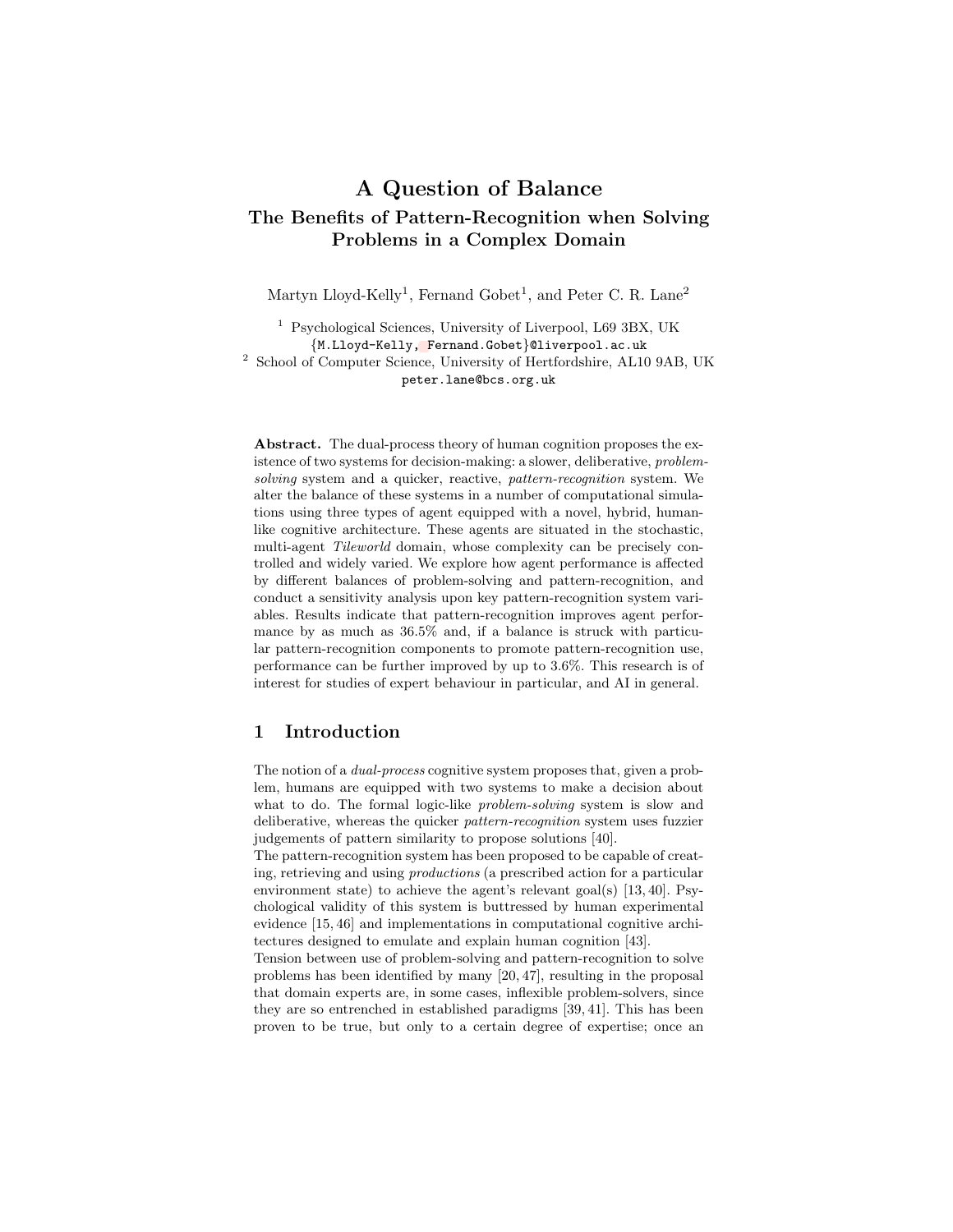above-average level of knowledge has been acquired about a domain, the so-called *Einstellung Effect* (a hallmark of expert inflexibility where satisfactory solutions block better ones) is removed [6].

A quantitative, scientific analysis of the potential effects on agent performance by weighting the usage of these systems and configuring their constituent components differently in particular complexities of a stochastic environment is lacking, to our knowledge, in the literature. So, in this paper, we provide such an analysis by investigating what balance of problem-solving and pattern-recognition is most effective when these systems are encapsulated in agents that are equipped with a human-like computational architecture of cognition. These agents are then situated in an environment whose complexity can vary considerably and where precise compile-time prescriptions of optimal actions using techniques such as Markov Decision Processes are implausible.

We compare three ways of making decisions: pure problem solving, "pure" pattern-recognition, and an equal mixture of the two decision-making systems. Our results are especially interesting for those who intend to design robust, self-learning systems that must achieve high levels of performance using information that is learned, whilst being engaged in reactive, sequential decision-making tasks. Our results are also of interest to those who wish to understand how pattern-recognition can improve performance in complex domains and how environment complexity affects the learning rates and performance of autonomous agents in general.

Section 2 discusses the simulation environment in detail and justifies its applicability. Section 3 presents a relevant overview of human cognition, and discusses the computational cognitive architecture in detail. Section 4 covers the implementation details of the agents implemented and Sect. 5 outlines the simulations run to gather data to answer the research questions posed. Section 6 delineates the results obtained and how they have emerged. The paper concludes with Sect. 7, containing the salient points raised by the simulation results, their implications for the current state of the art, and some future research directions.

#### 2 Simulation Environment

The Tileworld environment [33] is a two-dimensional grid of homogeneously-sized squares that contains (along with multiple agents) a number of tiles and holes that exist for a finite period of time (see Fig. 1). An agent can move by up to one square per action, and its main goal is to push tiles into holes, earning the agent a reward and causing the tile and hole in question to disappear. An agent's actions and goal achievement are episodic and delayed, since several actions may need to be performed in succession before a hole is filled, and only one tile can be pushed at any time by an agent. Explicit obstacles have not been included in this version of Tileworld, since tiles, holes and agents act as natural obstacles, given that a square can only be occupied by one object at a time. Environmental complexity can be controlled by altering parameter values to manipulate intrinsic and extrinsic complexity. Intrinsic complexity is complexity that the environment has direct control over whereas extrinsic complexity is complexity that the environment has no direct control

2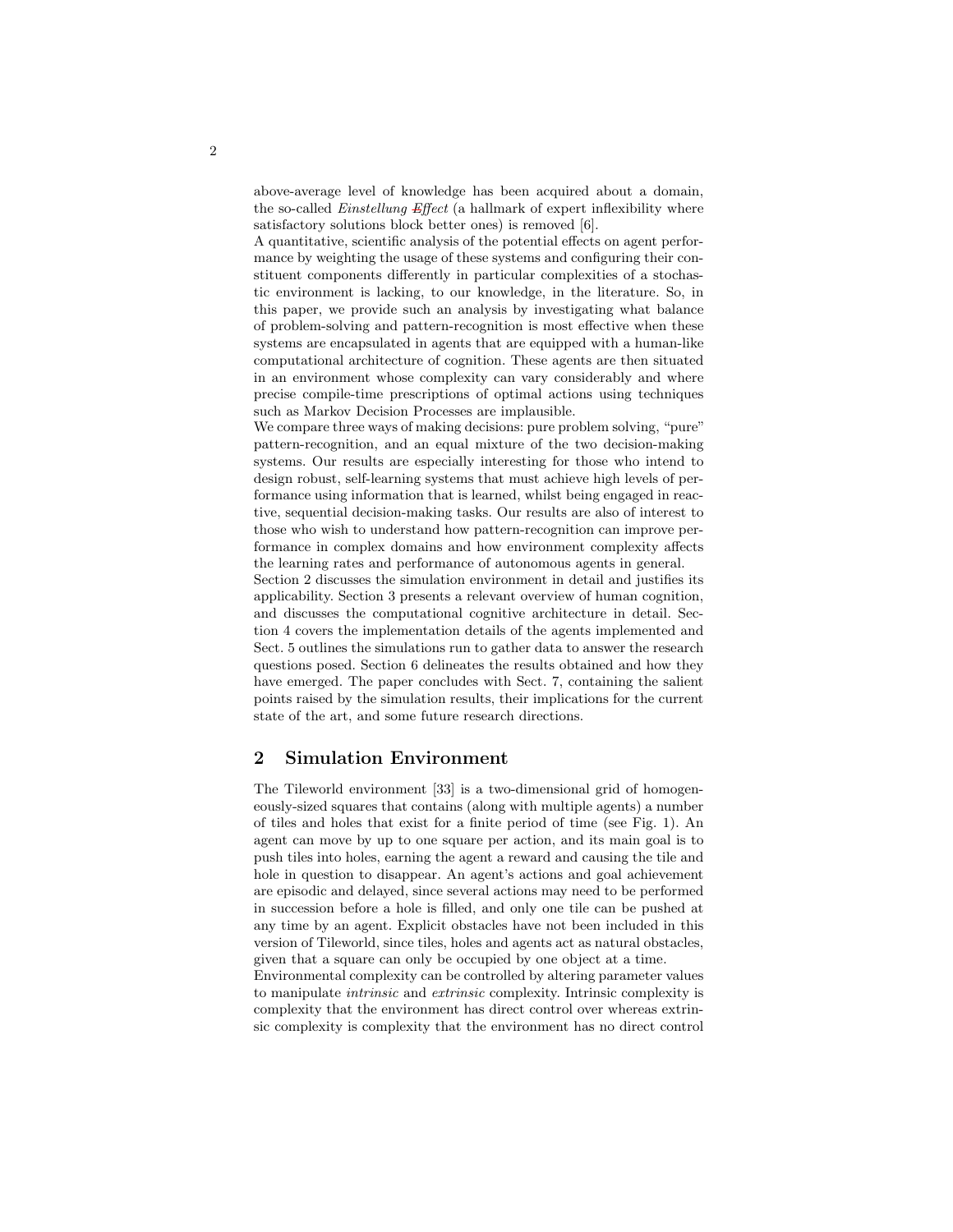

Fig. 1. Tileworld environment: agents are denoted by red and green turtle shapes, tiles by yellow squares and holes by blue circles.

over. In our simulations, intrinsic complexity is controlled by parameters that define when new tiles and holes can be created, the probability of a new tile or hole being created, and how long these artefacts exist for before being removed. Extrinsic complexity is controlled solely by altering the number of agents present in the environment: introducing more agents increases the environment state space by virtue of extra agents but also by increasing the chance of environment resources being interacted with. This potentially produces more environment states and increases environment complexity.

In a simplified version of Tileworld where only holes and one agent (no opponents) may exist, optimal policy calculations for a computer with reasonable resources using a Markov Decision Process (MDP) becomes intractable when the total number of squares in the Tileworld equals 16 or 25 (a  $4\times4$  or  $5\times5$  grid) [37]. In comparison, the Tileworld implemented in this paper is much more complex: tiles, holes, and opponents can exist simultaneously in mixed quantities and the environment comprises 1225  $(35 \times 35)$  squares in total (however, an agent can only "see" 25 squares in total at a time; see Sect. 4).

Taking the complexity of the entire environment into account at once, an environment with 2 to 8 agents yields  $\approx 10^{589}$  to  $\approx 10^{600}$  possible states (these numbers cover the range of agents used, see Sect. 5). From the perspective of a single agent, complexity ranges from  $\approx 10^{12}$  states (2 agents) to  $\approx 10^{14}$  states (8 agents).

Consequently, we assert that the complexity of this environment, along with the ability to exert fine-grained control over this complexity, provides a suitable test-bed to address the research questions posed.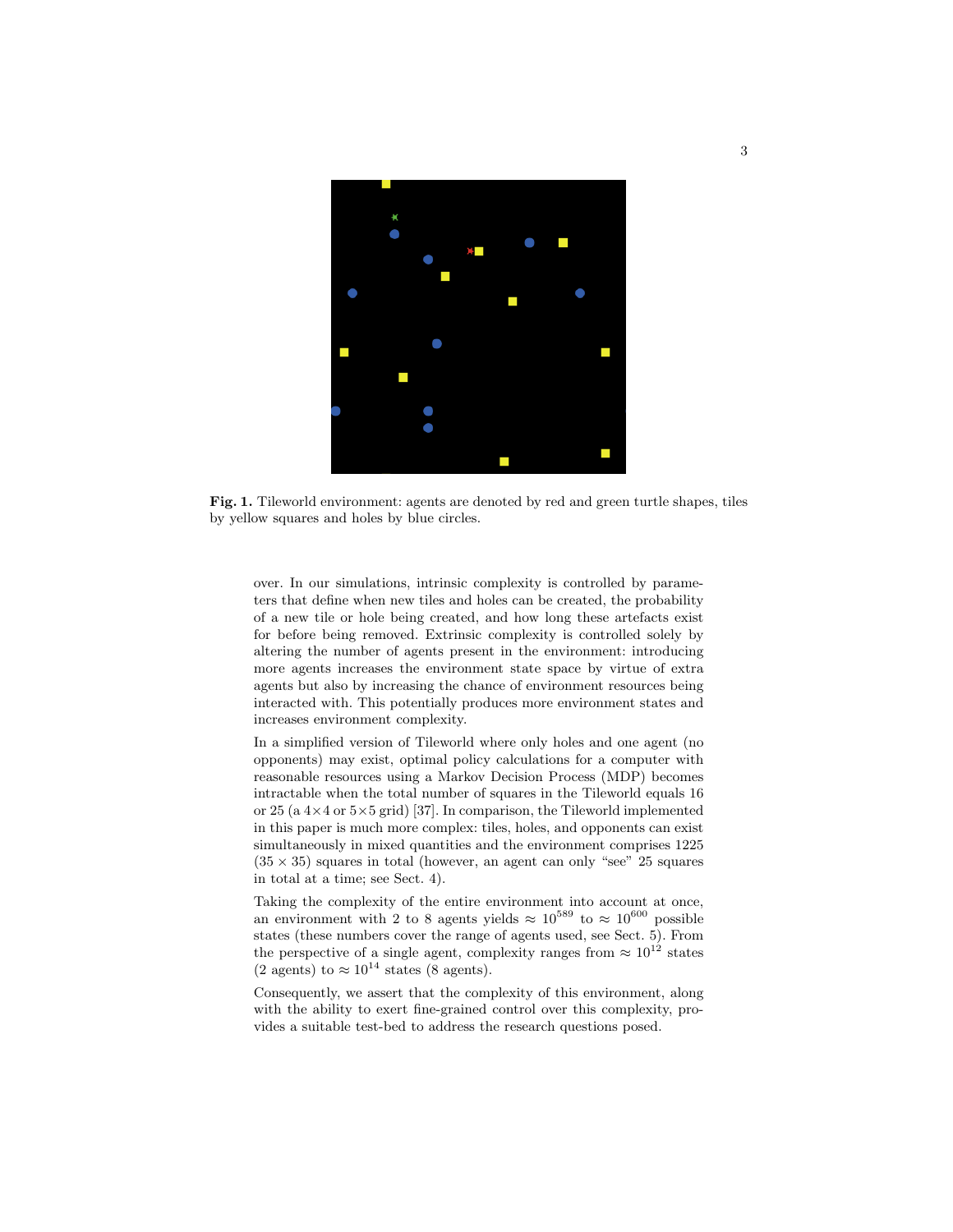#### 3 Cognitive Architecture

In studying human cognition, much scrutiny has been focused upon explaining expert behaviour in complex domains; chess, in particular, has benefited from such effort. Research has identified that the difference in performance between chess masters and amateurs hinges upon the breadth and quality of knowledge possessed by masters [11].

The total amount of information in chess has been calculated to contain 143.09 bits of information or,  $10^{43}$  positions  $(2^{143.09})$  [23]. However, some of these positions are redundant or implausible; rectified calculations give a total space of 50 bits of information or,  $10^{15}$  positions [11]. A promising psychological theory that accounts for the ability of chess masters to learn and retain such large<sup>3</sup> amounts of information, given known limitations on human cognition, is chunking theory [31]. Chunking theory suggests that information in memory is stored as aggregated environmental information or chunks; their existence and application in chess has been established through rigorous testing (see [8, 11] for good examples). Indeed, computational cognitive models that implement chunking theory have closely mimicked human behaviour in domains other than chess too (see Sect. 3.1 for details).

With regard to decision-making, chess masters demonstrate patternrecognition frequently: key features of certain board configurations are recognised extremely quickly [10] and typical, good moves are used when better, relatively uncommon moves exist [6, 35]. This indicates that when an adequate knowledge base exists for a domain, pattern-recognition is the preferred modus operandi for human decision-making (examples in other domains are given in [6]). However, given that there may exist many possible solutions for a particular situation, how exactly is a decision regarding what to do reached?

One proposal is that pattern-recognition is underpinned by the existence and use of productions stored in memory. We define productions as being if-else conditions where the if component is visual information and the then component is an action that should be performed. Productions can be assigned utility ratings by a process akin to reinforcement learning [44], whose presence in human cognition has been extensively validated [12, 21]. These ratings enable production selection to be rational: better productions should be selected more frequently than worse ones [32]. When applied to domains like Tileworld, where an agent's actions and goal achievement are episodic, rating production utility entails using discounted rewards: productions performed closer to the time a reward for goal achievement is received are assigned, or have their utility ratings incremented by, an amount that reflects a greater share of the reward received than productions performed further in the past, according to a discount factor  $\beta$ ,  $(0 < \beta < 1)$  [19]. Human production selection is also non-deterministic; worse productions may be selected given better alternatives [9, 34].

 $^3$  With respect to both the number of positions and the amount of information within each position.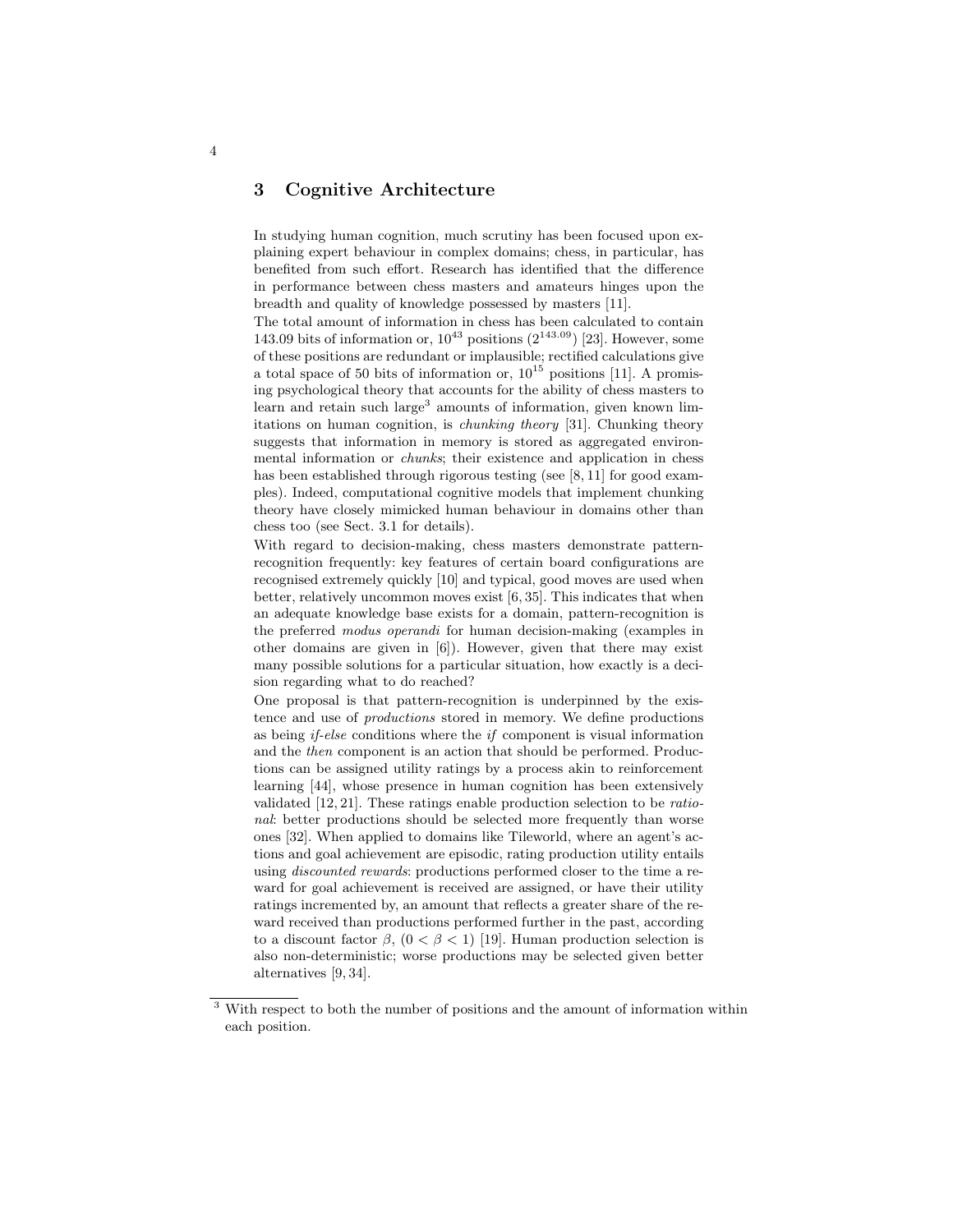Consequently, we have used the Chunk Hierarchy and REtrieval STructures (CHREST) architecture that implements chunking theory computationally [16, 11] as the core of our cognitive architecture. Additionally, we have implemented a pattern-recognition and problem-solving system. The pattern-recognition system is considered a part of CHREST since it depends upon particular CHREST components and handles CHRESTcompatible information. The problem-solving system is domain-specific and does not directly interact with any part of CHREST.

To enable correct operation of the pattern-recognition system, the Profit Sharing with Discount Rate (PSDR) reinforcement learning theory [4] and the Roulette selection algorithm [5] have also been used. The CLAR-ION cognitive architecture [42, 43] adopts a similar combination of elements but usually combines a backpropagation network, Q-learning theory [45] and a Boltzmann distribution selection algorithm. However, such a combination is not capable of handling stochastic environments so is unsuitable for our purposes; Q-learning in particular fails to converge in domains similar to and smaller than the version of Tileworld used in this paper [4]. PSDR also requires that an agent have access to an episodic memory data structure that tracks what actions have been performed by the agent in response to particular environmental stimuli.

Due consideration must be afforded to how the problem-solving and pattern-recognition systems exert control over decision-making given that we are interested in examining how a human-like system of cognition performs in the stochastic domain described. The research discussed proposes that problem-solving and pattern-recognition never operate simultaneously in human cognition. So, after observing the current state of the environment, agents will first use pattern-recognition to generate a solution. If no solution is output from the pattern-recognition system, the problem-solving system is used instead. Implementing decision-making in this way creates a modular dual-process decision-making system [26], and extends CHREST's existing functionality.

In this section, Sect. 3.1 discusses pertinent features of CHREST and Sects. 3.2 and 3.3 outline the problem-solving and pattern-recognition systems. Section 3.4 details the episodic memory structure and Sects. 3.5 and 3.6 discuss the PSDR and Roulette algorithms.

#### 3.1 CHREST

CHREST is an example of a symbolic cognitive computational architecture [36] and is capable of creating extensible knowledge-bases that enable human-like storage, organisation and retrieval of memory. CHREST also provides functionality to create productions by generating directed links between chunks and can store utility ratings for productions by associating numeric values with these links. The validity of CHREST as a theory of human-like cognition has been established in a variety of domains, including board games [7, 11], implicit learning [26] and natural language acquisition [14, 22]. A version of CHREST similar to that described in this section has also investigated how binding rationality affects the performance and learning rates of Tileworld agents [29].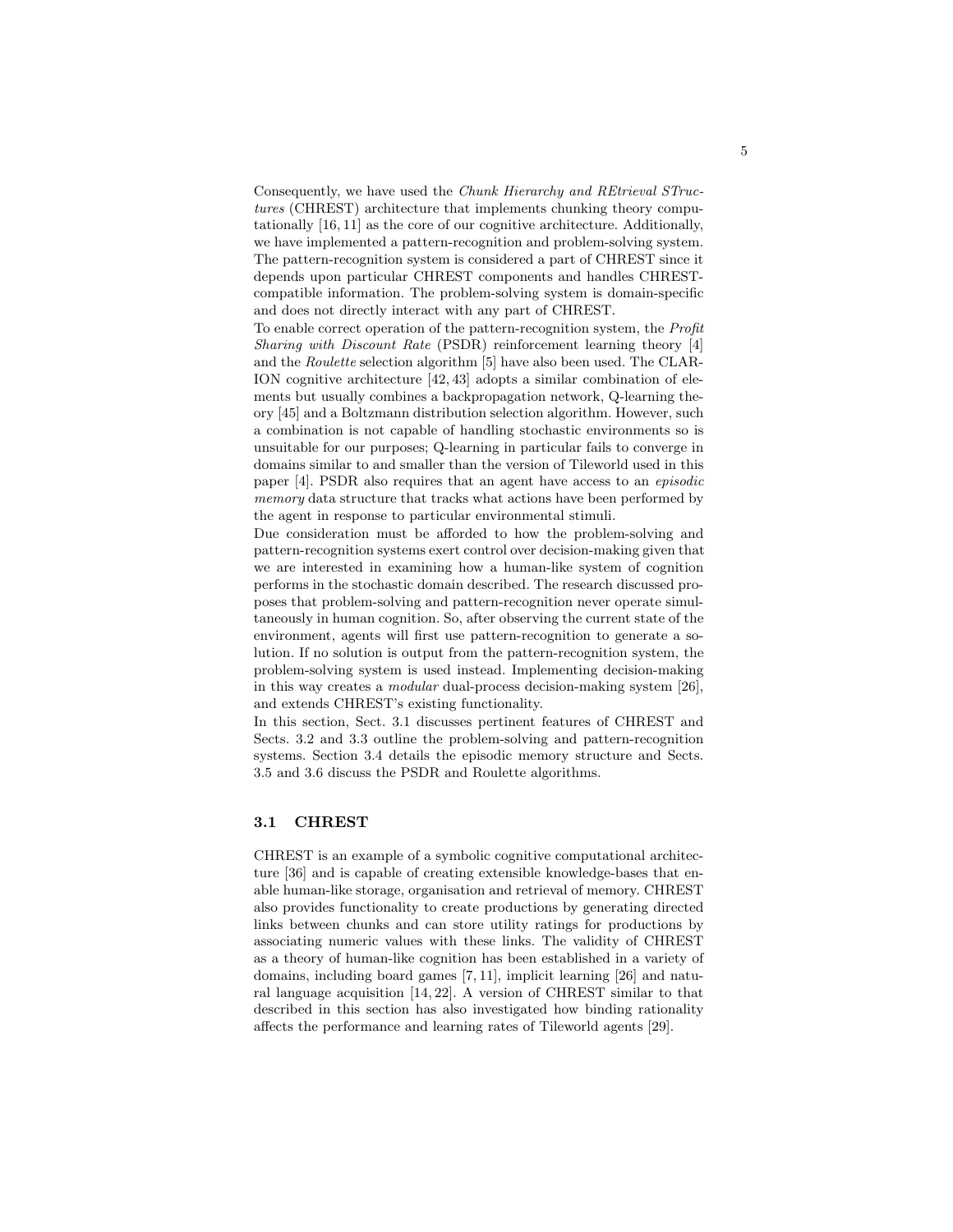CHREST comprises two main components: short-term memory (STM) and long-term memory (LTM). Unlike cognitive architectures such as Soar [25] and ACT-R [2], CHREST does not encode information in LTM as procedural, declarative or semantic. Rather, information is organised according to its modality, of which CHREST defines three types: action, visual and verbal (no verbal information is used in our simulations).<sup>4</sup>

Knowledge Representation. In the CHREST framework, units of information called patterns are used to represent knowledge about the environment and chunks refer to LTM knowledge. To create a chunk, a single pattern or combination of patterns must be used to create or modify a LTM *node*. When this occurs, the input pattern becomes, or is added to, a node's image. Therefore, a chunk is strictly defined as being the content of a node's image.

Since patterns represent knowledge about the environment, they are created by an agent's domain-specific input/output component (see Sect. 4.2 for implementation details of this component). In the simulations run, the patterns used are instances of three-item tuples called item-on-square patterns that contain an identifier string and two numbers (see captions for Figs. 2 and 3 for examples).

For visual item-on-square patterns, the identifier string represents the class of object seen. In these simulations, T encodes a tile, H encodes a hole and A encodes another agent. An agent does not encode its own location in a pattern (and consequently, the chunks it creates) since all objects are encoded relative to its current location. The first and second numbers represent how many squares to the north and east of the agent the object is, respectively.<sup>5</sup> For example, the visual pattern  $\leq [T \ 1 \ 2]$ . states that there is a tile (T) located 1 square north (1) and 2 squares east (2) of the agent's current location.

For action item-on-square patterns, the identifier string represents an action that an agent should perform (see Table 1 for the mappings between identifiers and actions). The first of the two numbers represents the compass direction the agent should face when performing the action:  $0 =$  north,  $90 =$  east etc., and the second number denotes the number of squares that should be moved by the agent when the action is performed; equal to either 0 (for the remain-stationary and problem-solve actions only) or 1 (see Sect. 2). For example, the action pattern  $\leq$  [PT 90 1]> states that an agent should face east (90) and perform the push-tile action (PT), pushing a tile and moving itself 1 square (1) in this direction. There are a total of 18 actions that can be performed by an agent: 4 variations of 4 actions plus 2 actions with no variations.

Short and Long-Term Memory. STM consists of three fixedlength, first-in-first-out lists, one for each modality supported in CHREST. These lists store chunks that have been retrieved from LTM.

<sup>4</sup> See [28] for a detailed comparison of ACT-R and CHREST's LTM implementation. <sup>5</sup> South and west are represented by negative numbers.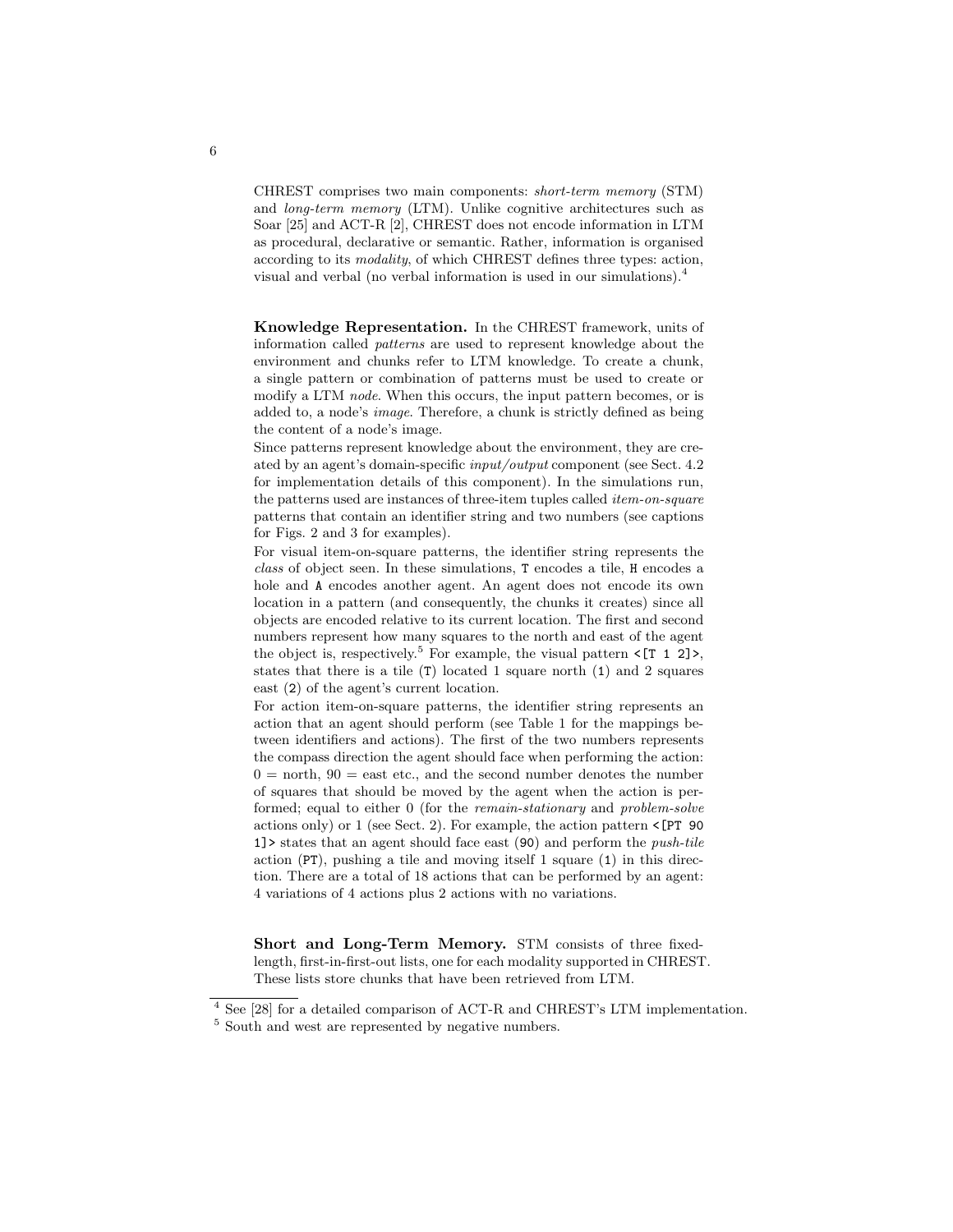Table 1. Mappings of identifiers for action item-on-square patterns, the action identified and variations thereof.

| Identifier Action |                                                      | <b>Variations</b>        |  |
|-------------------|------------------------------------------------------|--------------------------|--|
| MR.               | Move-randomly                                        |                          |  |
| <b>MAT</b>        | Move-around-tile                                     | North, east, south, west |  |
| <b>MTT</b>        | Move-to-tile                                         |                          |  |
| PT                | Push-tile                                            |                          |  |
| <b>RS</b>         | $ \overline{\text{Remain-stationary}} _{\text{N/A}}$ |                          |  |
| PS                | Problem-solve                                        |                          |  |

LTM is composed of a discrimination network that acts as a retrieval device and a similarity function; it is analogous to the hidden layers of a connectionist network, or the RETE network of Soar [25]. Nodes in LTM are connected using test links; to learn or retrieve information from LTM, a pattern,  $\phi$ , is input to LTM and the discrimination network is traversed by sorting  $\phi$  from the general root node of LTM to the corresponding modality root node and then along matching test links until a leaf node is reached or no further test links match. If  $\phi$  does not match the chunk retrieved after traversal,  $\theta$ , the network is modified using one of two learning mechanisms: discrimination or familiarisation. Implementation details of these mechanisms that are of interest to our simulations are discussed in the following section.<sup>6</sup>

#### Discrimination, Familiarisation and Production Creation.

These mechanisms take a user-defined period of time; performing one of blocks performance of another. Hence, the model of cognition implemented is very human-like: learning is slow when an agent is first placed in an environment but accelerates as interaction occurs.

Discrimination. Increases the number of chunks stored in LTM and occurs when a pattern input to LTM,  $\rho$  (this may be a sub-pattern of a larger pattern,  $\phi$ ), is either not present in LTM or is present in LTM but the chunk retrieved,  $\theta$ , does not contain  $\rho$ , and  $\theta$  is "finished": no new patterns can be appended to it (indicated by a dollar, \$ sign). In the first case, a new node is created and connected to the relevant modality root node (see Fig. 2(b)). In the second case, a new node is created and connected to  $\theta$  (see Fig. 2(c)). The connection created is a test-link that contains  $\rho$ .

Familiarisation. Increases the size of a chunk and occurs when a chunk, θ, is retrieved from LTM given a pattern, φ, as input and the following conditions are all true:

- $-\phi$  contains a sub-pattern,  $\rho$ , that exists as a chunk in LTM.
- ρ is not present in θ.
- Sub-patterns preceding  $\rho$  in  $\theta$  and  $\phi$  are the same.
- $\theta$  is not "finished".

If the above conditions are all true, CHREST adds  $\rho$  to  $\theta$  (see Fig. 3).

 $6$  See [18, 26] for further details of these mechanisms.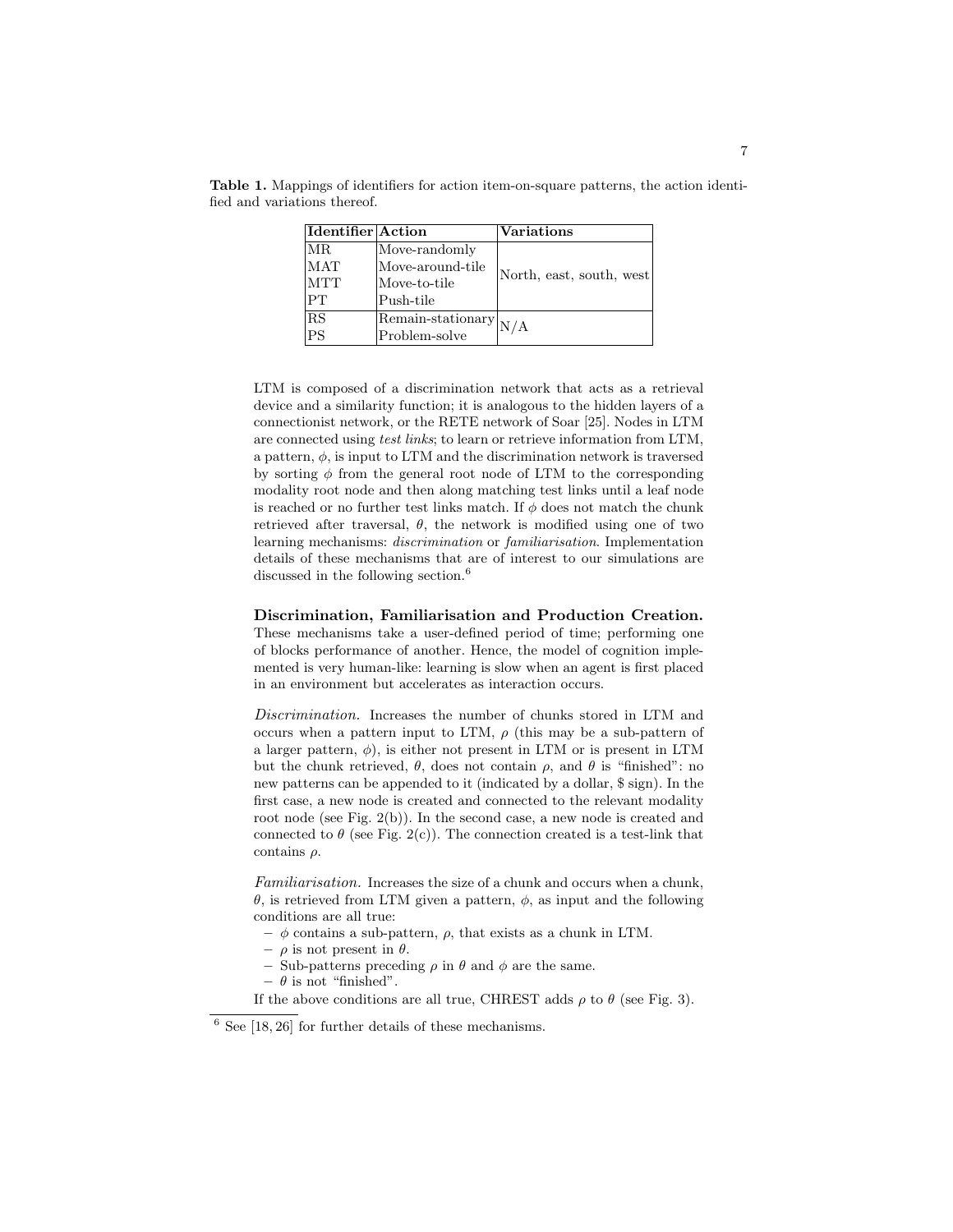



(c) LTM after second presentation of pattern.

Fig. 2. Discriminating visual item-on-square pattern  $\leq$ [T 3 0][T 0 1]\$> that indicates locations of two tiles relative to an agent's location: first is 3 squares north, second is 1 square east. Test links are indicated by grey rectangles.

Production Creation. Productions are created from information contained in episodes (see Sect. 3.4) and implemented using hash map data structures contained in visual LTM nodes; keys contain pointers to action LTM nodes and values denote the production's utility rating, as defined in the introduction to Sect. 3 and illustrated in Fig. 4. Attempts to create productions that already exist are ignored.

For a production to be created, the visual and action parts of the production must be capable of being recognised, i.e. a chunk must be returned when each part is input to LTM. Due to CHREST's intention to simulate human cognition as closely as possible, it may be that, after passing the visual part of a production,  $\phi$ , as input to LTM, the recognised visual chunk,  $\theta$ , does not match  $\phi$  exactly. Instead,  $\theta$  may only contain some sub-patterns common to itself and  $\phi$ . For example, if the visual pattern  $\langle$ [T 1 0][H 2 0]\$> is passed to LTM as input,  $\langle$ [T 1 0]> may be retrieved if  $\leq$ [T 1 0][H 2 0]\$> has not been fully familiarised. Thus, over-generalisation of production selection may occur, a very human-like cognition trait [24].

In these simulations, two broad types of production can exist in LTM and are differentiated by the type of action node they terminate with. The first production type terminates at an explicit action node, for example: push-tile north, the second terminates at an action node that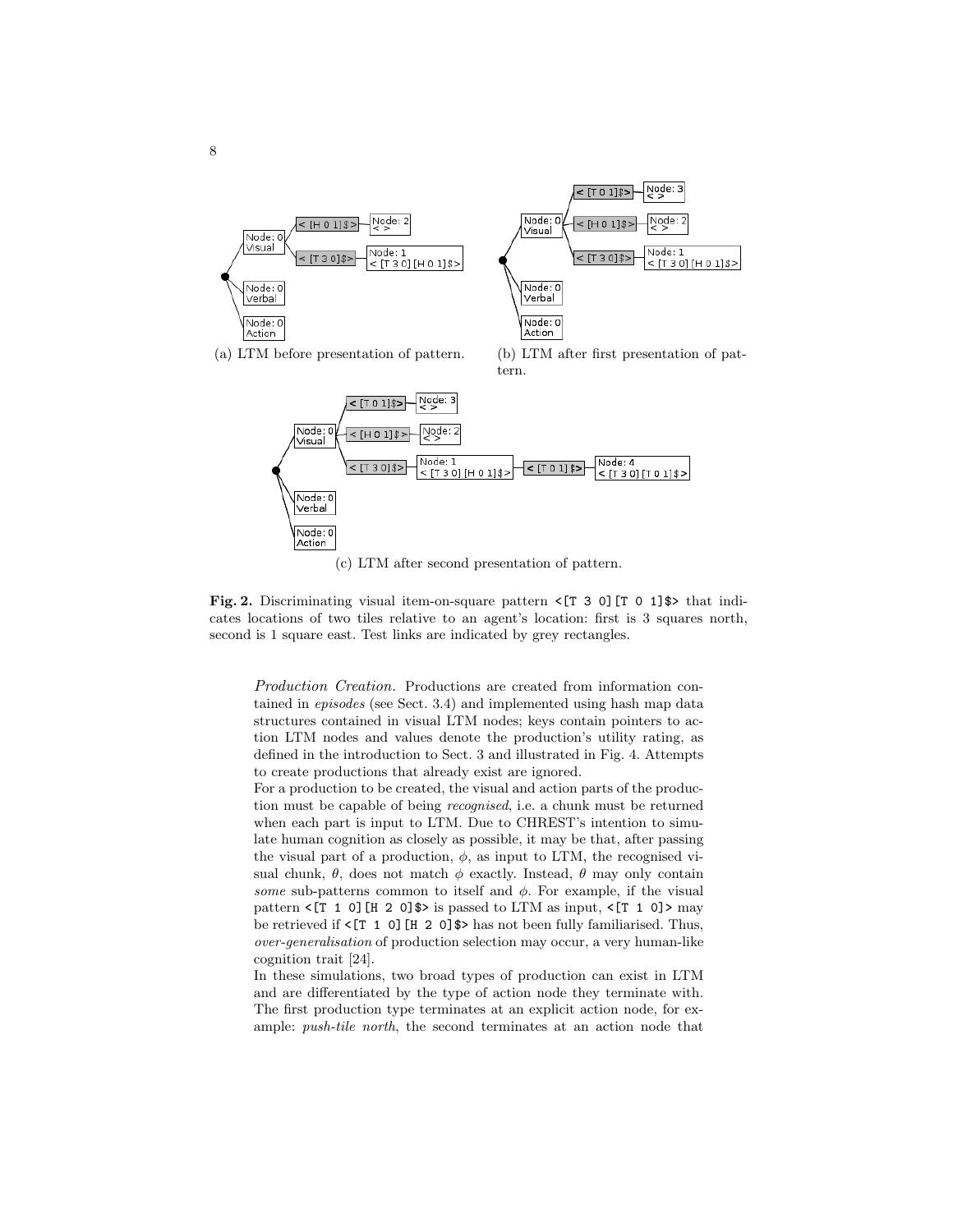

Fig. 3. Familiarising visual item-on-square pattern <[T 3 0][T 0 1][H 0 2]\$> that indicates locations of two tiles and one hole relative to an agent's location: first tile is 3 squares north, second is 1 square east and hole is 2 squares east.

prescribes use of the problem-solving system. Differences in how these two production types are handled embody the three types of decisionmaking mentioned in Sect. 1 and create the three agent types discussed in Sect. 4.1.



Fig. 4. An example production with an utility rating of 0.9. The production reads as: "If I can see a tile 3 squares north and a hole 1 square east then, I should move north to the tile."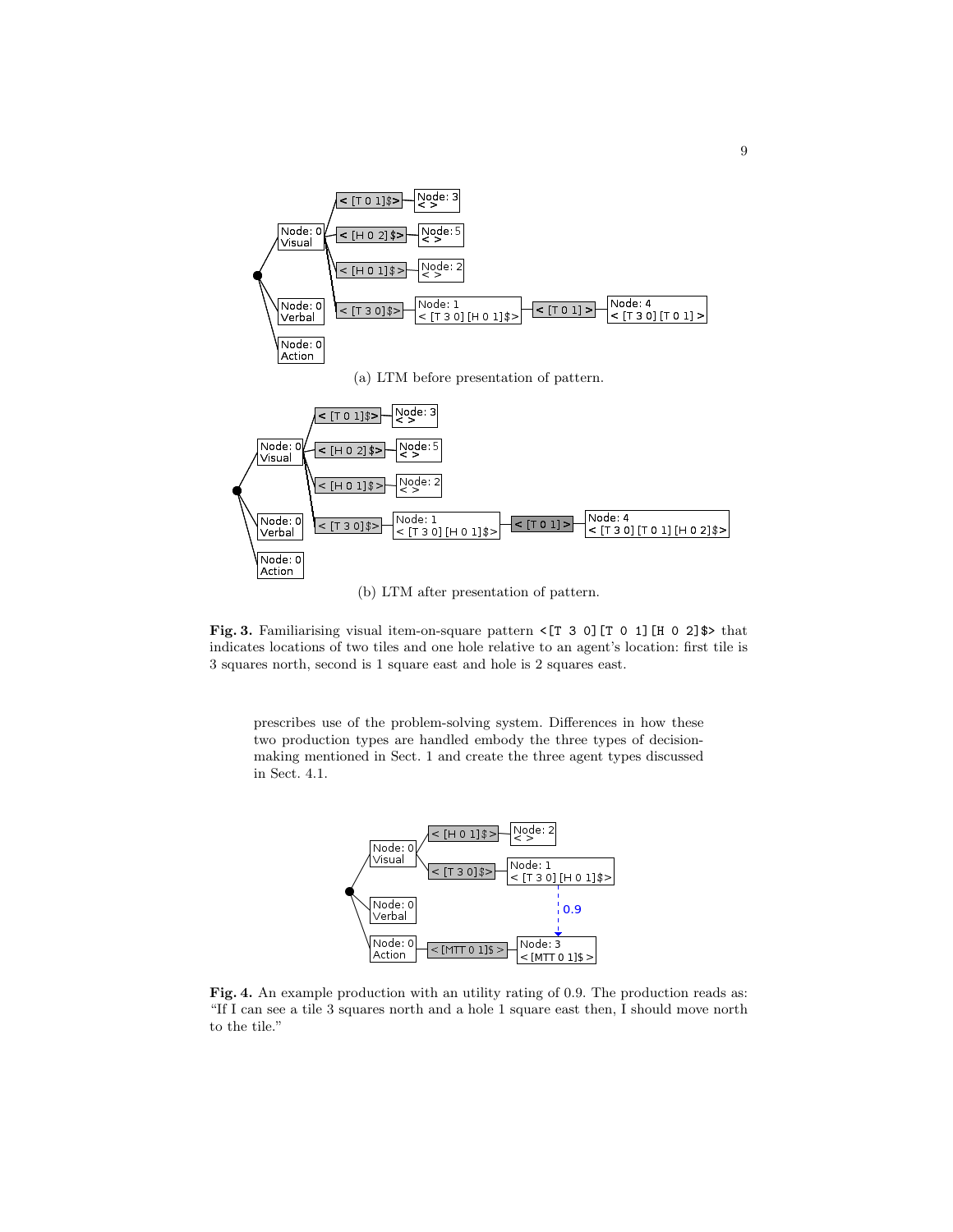#### 3.2 Problem-Solving System

Actions generated by the problem-solving system are intended to achieve the agent's currently active goal; these are not explicitly represented in any data structure available to the agent but are ostensibly activated after analysing visual input from the environment. The result of this analysis is used to run one of three hand-coded procedures: move randomly, secure tile or push tile to hole. Note that we have conflated the concepts of goal and environment state since these have a simple one-to-one mapping in the environment modelled.

There are three sub-goals that need to be achieved to fulfil the agent's main goal of fill hole with tile. These are: find tile, secure tile and find hole. The problem-solving system therefore follows the procedure outlined below. Active goals are highlighted using fixed-width font, procedures run are highlighted in bold and actions generated are highlighted in *italics*. Note that "adjacent" is defined as an object being one square north, east, south or west of the object referred to.

- 1. Agent is surrounded, i.e. all adjacent squares are occupied by nonmovable tiles, holes or other agents: remain stationary generated.
- 2. Agent is not surrounded.
	- Tiles and holes can be seen: determine closest hole to the agent,  $H$ , and tile that is closest to  $H$ ,  $T$ .
		- $\bullet$  T is adjacent to agent and can be pushed closer to  $H$  from agent's current position: fill hole with tile activated, push tile to hole run, *push tile* generated.
		- $T$  is adjacent to agent but cannot be pushed closer to  $H$ from agent's current position: secure tile activated, secure tile run, move around tile generated.
		- $\bullet$  T is not adjacent to agent: secure tile activated, secure tile run, move to tile generated.
	- Tiles can be seen but no holes: determine distance of agent from closest tile, T.
		- $\bullet$  T is adjacent to agent: find hole activated, push tile to hole run, push tile generated.
		- $\bullet$  T is not adjacent to agent: secure tile activated, secure tile run, move to tile generated.
	- No tiles can be seen: find tile activated, move randomly run, move randomly generated.

Note that some procedures generate actions non-deterministically in some circumstances; consider the environment states in Fig. 5. The active goal of agent  $A$  in both states is secure tile, specifically, tile  $T1$ , so it runs the secure tile procedure to generate an action to try and achieve this goal. The optimal action in the case of Fig.  $5(a)$  is for A to move north around T1 so that it is able to push T1 to the east thus securing it. However, this action is non-optimal if the environment state in Fig. 5(b) is considered since A cannot push T1 east because T2 blocks T1 along this heading. Consequently, the optimal action in one state may be the non-optimal action in a similar state. So, in this case, the secure tile procedure has a 0.5 probability of generating either a move around tile north or a move around tile east action.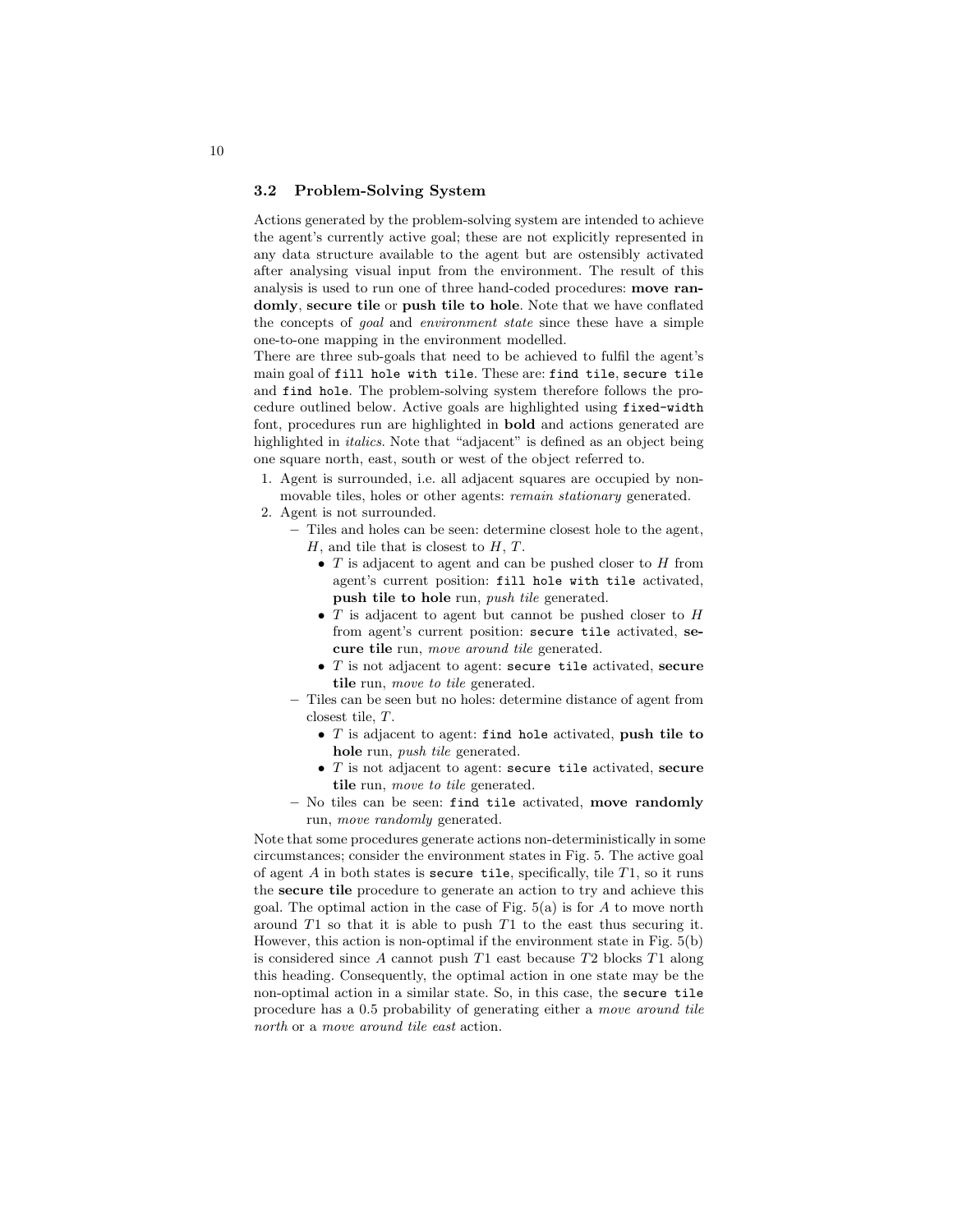

Fig. 5. Environment state examples to justify non-determinism of action production by problem-solving procedures.

#### 3.3 Pattern-Recognition System

The pattern-recognition system's operation is intended to be analogous to habitual behaviour in human beings: behaviours become habitual when they are frequently selected in response to particular goals being activated [1]. The system therefore uses visual patterns and production utility ratings as input to propose actions to perform. Other than the fact that the pattern-recognition system is considered to be a part of CHREST whereas the problem-solving system is not (see introduction to Sect. 3), there are two crucial differences between this system and the problem-solving system:

- 1. The pattern-recognition system cannot generate novel actions, it can only select actions contained in existing productions.
- 2. The pattern-recognition system may have to choose an action from many potential productions, depending upon how many productions exist for the visual pattern input to LTM.

After inputting a visual pattern,  $\phi$ , to the pattern-recognition system, an attempt is made to recognise and retrieve productions from LTM,  $\Psi$ . If no productions are retrieved, execution of the system halts and decisionmaking control is passed to the problem-solving system. Otherwise, the utility ratings of  $\Psi$  are used as input to the Roulette selection algorithm (see Sect. 3.6) to select an action for execution.

If a production is selected by the pattern-recognition system, its action is not passed as input to CHREST to be learned if the action is performed successfully (see Sect. 4.3). This is because the action must have been learned for CHREST to have created the production (see Sect. 3.1: Discrimination, Familiarisation and Production Creation). Therefore, further learning of the action is redundant.

#### 3.4 Episodic Memory

The episodic memory structure used by agents is analogous to STM and is therefore implemented as a fixed-length first-in-first-out list. An episode contains four pieces of information: a visual pattern,  $v$ , an action pattern,  $\alpha$  (executed by the agent in response to v), the time  $\alpha$  was executed (required by PSDR, see Sect. 3.5) and whether  $\alpha$  was produced by the problem-solving or pattern-recognition system (enables type 3 agents to modify productions correctly, see Sect. 4.3).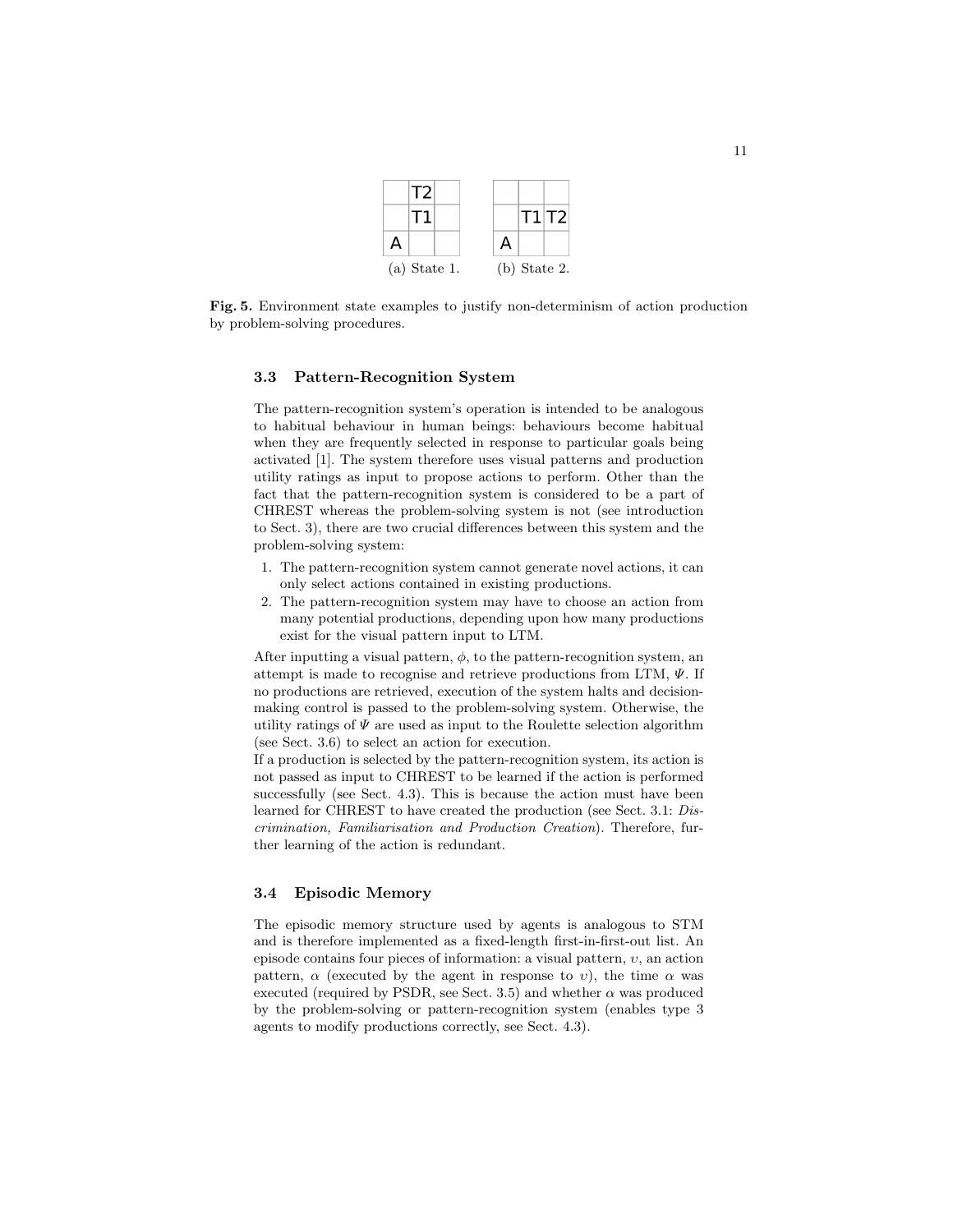#### 3.5 Profit Sharing with Discount Rate

PSDR uses a credit assignment function (1) to calculate production utility ratings,  $P_{\sigma}$ . For example: at time t, an agent executes an action in response to the current visual environment state generating a episode,  $E_t$ . At time  $t + 1$ , the agent executes another action in response to the current visual environment state, producing another episode,  $E_{t+1}$ , and continues this cycle until it receives a reward,  $R$ , at time  $T$ . At time T, the agent's episodic memory will contain the following episodes if the number of episodes from  $E_t$  to  $E_T$  is less than, or equal to, the maximum size of episodic memory:  $(E_t, E_{t+1} \dots E_T)$ . With  $R = 1$  and discount rate  $\beta = 0.5$ , the production corresponding to episode  $E_T$  receives 1 as credit,  $E_{T-1}$ 's production receives 0.5,  $E_{T-2}$ 's production' receives 0.25 etc. The credit generated for a production is then added to that production's current utility rating.

$$
P_{\sigma} = P_{\sigma} + (R \cdot \beta^{T-t}) \quad (0 < \beta < 1) \tag{1}
$$

PSDR [4] was chosen as a reinforcement learning theory for three reasons: first, it can be used in domains where mathematical modelling of the domain is intractable, a property of the version of Tileworld implemented (see Sect. 2). Second, PSDR's production utility rating mechanism is congruent with that discussed earlier (see introduction to Sect. 3) since it uses discounted rewards. Third, PSDR's effectiveness in enabling agents to learn and apply robust, effective productions autonomously in dynamic, multi-agent domains that are similar to the version of Tileworld used in these simulations has been validated by others [3, 4].

#### 3.6 Roulette Algorithm

The Roulette algorithm [5] uses production utility ratings to select an action for execution given a number of candidate productions. Equation (2), generates a value,  $\omega$ , for a candidate production, P, from P's utility rating,  $P_{\sigma}$ , divided by the sum of each candidate production's utility rating,  $P_{\sigma}^{n}$  to  $P_{\sigma}^{N}$ . Candidate productions are then organised in ascending order according to their  $\omega$  value and used to create a range of values; candidate productions with greater  $\omega$  values occupy greater ranges. Finally, a random number,  $0 < R < 1$ , is generated and used to select a production from the candidates. Therefore, the algorithm is non-deterministic and abides by the principle of rationality defined in the introduction to Sect. 3: candidate productions with greater utility ratings will be more likely to be selected whereas it is less likely for candidate productions with lower utility ratings to be selected.

$$
\omega = P_{\sigma} / \sum_{n=1}^{N} P_{\sigma}^{n}
$$
 (2)

#### 4 Agent Implementation

Agents are equipped with the cognitive architecture described in Sect. 3 and a domain-specific input/output component. Agents are goal-driven,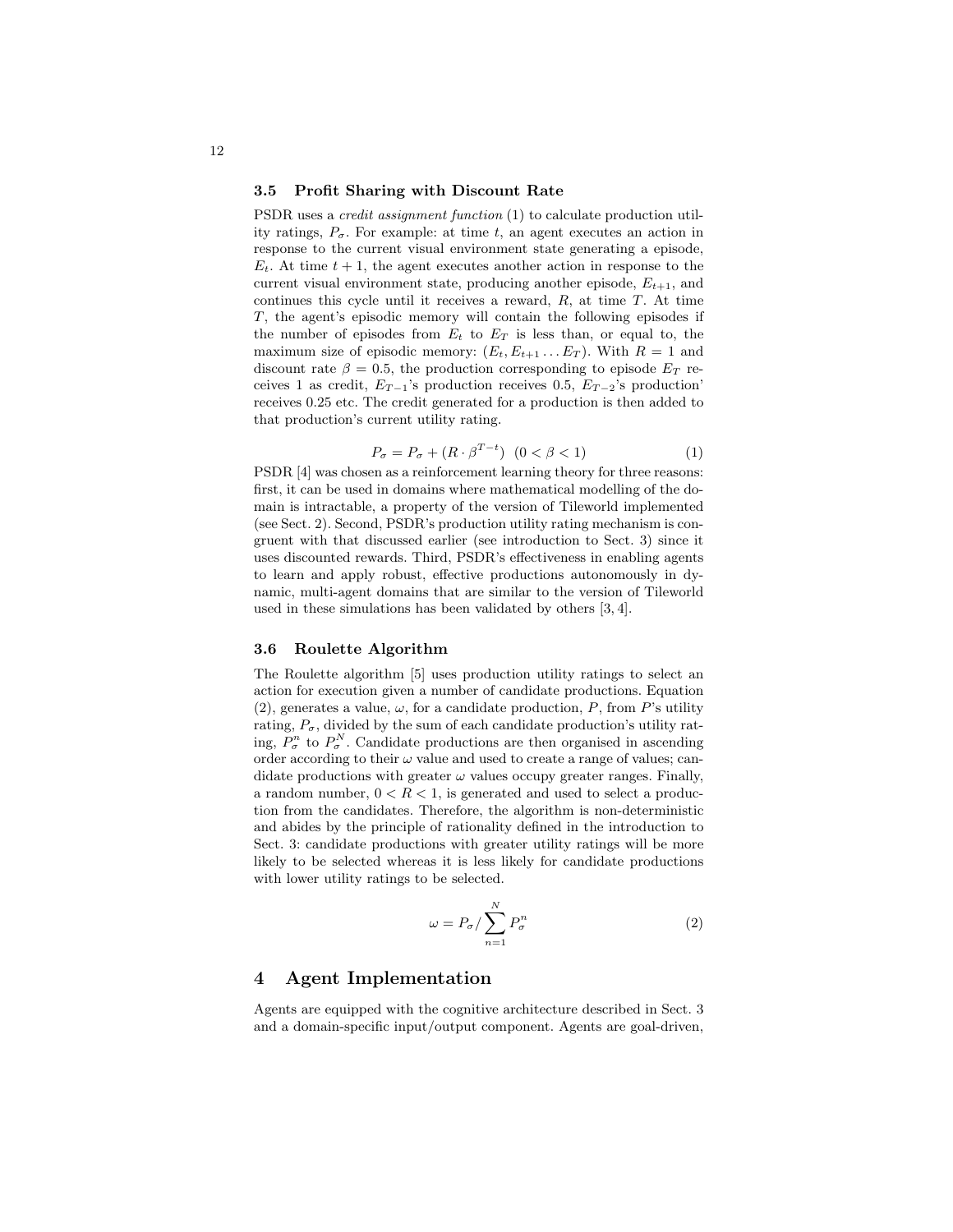non-communicative, non-cooperative, and have limited vision. The size of an agent's observable environment is controlled by a parameter that takes a number as input to indicate how many squares north, east, south and west the agent can "see". We keep the value of this parameter constant at 2 since agent performance should not be affected by differences in "physical" capabilities. The size of visual patterns generated is dependent on this parameter, so any visual pattern constructed can only contain 24 item-on-square patterns at most.<sup>7</sup> This is important since larger values may result in the agent constantly discriminating and familiarising due to large input patterns and thus blocking production creation (see Sect. 3.1). Setting the sight parameter to 2 is also the minimum value that allows the agent to see "around" a tile so that its ability to be pushed can be determined (important to enable valid solutions to be provided by the problem-solving system).

Fig. 6 illustrates the cognitive architecture structures discussed in Sect. 3, the agent-specific components discussed in this section and how information flows between them. Note that the sequencing illustrated in Fig. 6 does not always apply due to the agent's type and how the problemsolving and pattern-recognition systems operate. These details, along with the sequencing changes mentioned, are delineated in Sect. 4.1.

This section proceeds as follows: we discuss the implementation details of the three agent types that embody the three different types of decisionmaking outlined in Sect. 1 in Sect. 4.1. Operation of the agent-specific input/output component is outlined in Sect. 4.2 and the execution cycle for agents is provided in Sect. 4.3.

#### 4.1 Agent Types

In Sect. 3.1: Discrimination, Familiarisation and Production Creation, we delineated two types of productions that can be created by agents: productions terminating with explicit actions, i.e. push-tile north, and those terminating with the action that prescribes usage of the problemsolving system. The three types of agents implemented in these simulations are defined by the types of production they can create:

- Agent Type 1 (pure problem-solver): neither type of production are created in LTM; agents of this type will always use problem-solving to decide upon what action to perform next.
- Agent Type 2 ("pure" pattern-recogniser): only creates productions that terminate with explicit action chunks.
- Agent Type 3 (problem-solver and pattern-recogniser): creates both types of production.

Since agent type 1 does not use the pattern-recognition system at all, sequences 3-6 and 11-13 do not occur in Fig. 6.

Agent type 2 uses problem-solving to generate actions initially but after a production, P, has been constructed and rated, problem-solving will no longer be used to generate an action when P's visual condition is

<sup>7</sup> A square in Tileworld can only contain one item (see Sect. 2), one item-on-square pattern encodes one item and the agent doesn't encode its own location.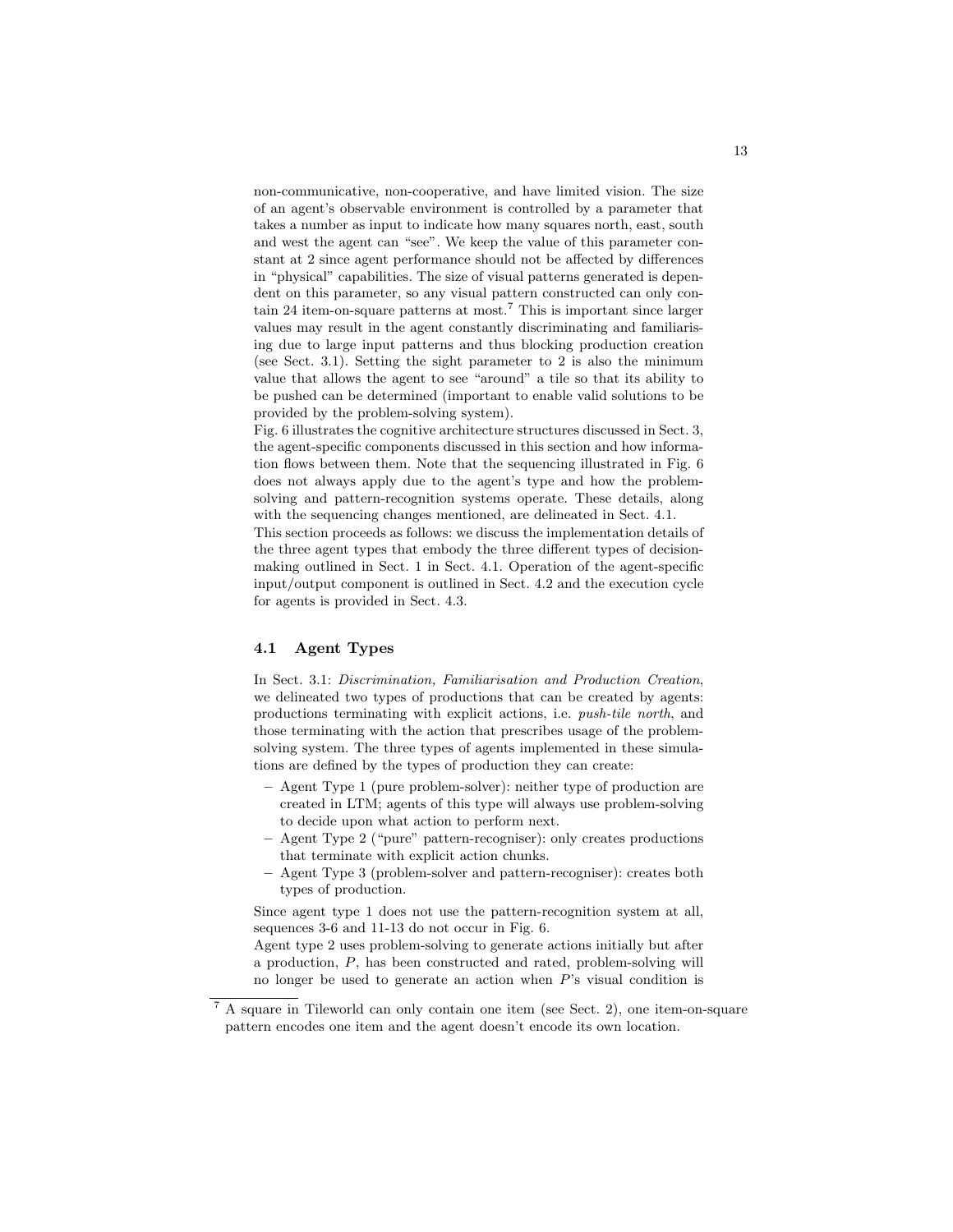

Fig. 6. Agent architecture and flow of information throughout (numbers denote sequence of information processing and are discussed in Sect. 4.1).

encountered (pattern-recognition is always used before problem-solving by agents, see introduction to Sect. 3). Hence, agents of type 2 are not "pure" pattern-recognisers (hence the quotes around "pure") in the same sense as agents of type 1 are pure problem-solvers since problem-solving is still used to some degree.

Agent type 3 strikes more of a balance between problem-solving and pattern-recognition system use than agent type 2. The problem-solving system will be used more in initial decision-making (as it is for agent type 2) but, as LTM develops, it may be that productions generated result in either an explicit action being performed or the problem-solving system being used to generate a potentially novel and better action.

With regard to agent types 2 and 3 and Fig. 6, the sequencing illustrated can be altered in the following ways depending on the outcome of the pattern-recognition system:

- Agent types 2 and 3.
	- If pattern-recognition does not propose an action, sequences 5 and 6 not not occur.
	- If the pattern-recognition system proposes an action, sequences 7-9 do not occur (see Sect. 3.3 for an explanation of why 9 does not occur).

– Agent type 3.

• If the pattern-recognition system proposes an action that prescribes usage of the problem-solving system, sequence 9 does not occur.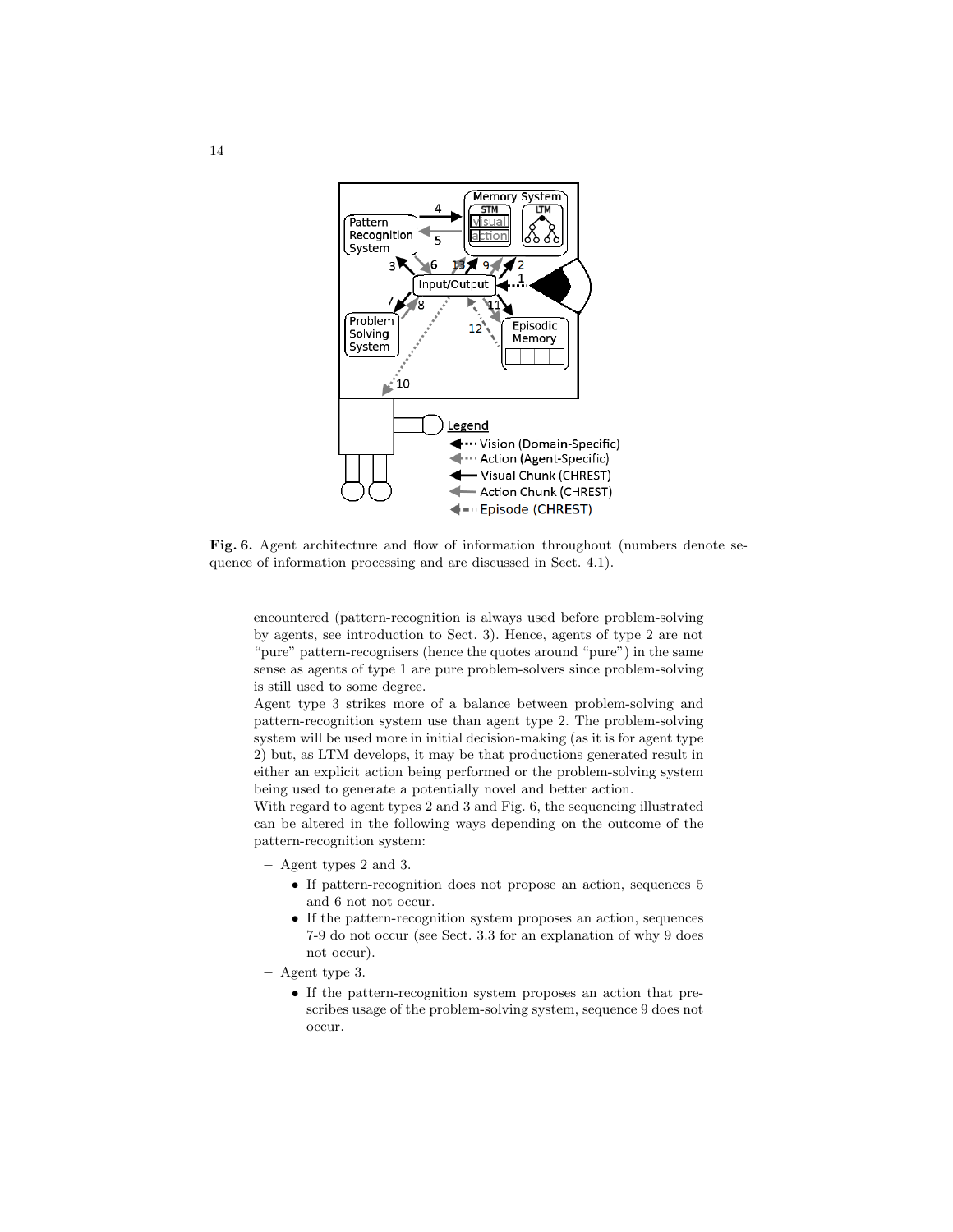#### 4.2 Input/Output Component

In the simulations, translation between domain-specific visual information, agent-specific action information and CHREST is required: this is provided by an agent's input/output component.

Visual patterns are produced by translating domain-specific visual information and output is sent to the agent's memory system to be learned and the pattern-recognition system, if applicable (see Sect. 4.1). The unmodified domain-specific visual information may also be sent to the problem-solving system, if applicable (again, see Sect. 4.1).

Actions produced by the problem-solving or pattern-recognition system are also passed to this component. Agent-specific actions received from the problem-solving system are converted into CHREST-compatible action patterns whereas output from the pattern-recognition system is converted from CHREST-compatible action chunks into agent-specific actions (see Sects. 3.2 and 3.3 for details). In either case, the original action information and its converted form are retained; the CHRESTcompatible action pattern is sent to CHREST's memory system so it can be learned whilst the agent-specific version is executed by the agent, causing the agent to perform the action in the environment.

Episodes (see Sect. 3.4) are also encoded and decoded by an agent's input/output component. An example of an episode is as follows:  $[\leq]$  [T 1 0][H 2 0]\$> <[PT 0 1]\$> 110 true ]. This episode should be interpreted thus: an agent saw a tile 1 square to the north and a hole 2 squares to the north  $(\langle T 1 0] [H 2 0]$ \$>) and used its problem-solving system (true) to generate a *push tile north* action ( $\epsilon$ [PT 0 1]\$>) that was executed at time 110 (110). When decoding an episode, the visual and action pattern are retrieved and sent to the agent's memory system to enable production creation or modification (see Sect. 4.3).

#### 4.3 Execution Cycle

The agent execution cycle runs for each agent in turn after every time increment in the Tileworld environment. The order of agent execution is randomised so, at time  $t$ , agent 0 may execute first then agent 1 whereas at time  $t + 1$ , agent 1 may execute before agent 0.

Note that agents have a specific intention reconsideration strategy implemented: when the current time, T, equals the time that an action,  $\alpha$ , is to be performed, t, the agent generates a new visual pattern,  $\gamma$ , and compares this to the visual pattern,  $\phi$ , used to generate  $\alpha$ . If  $\phi \neq \chi$ , the agent does not perform  $\alpha$  and instead generates and loads a new action for execution based upon the information in  $\chi$ .

The execution cycle proceeds as follows. Note that some steps in the execution cycle require additional explanation to justify their inclusion, these explanations follow the execution cycle delineation. Each agent begins by checking to see if there is an action loaded for execution:

- 1. No action loaded for execution.
	- (a) Generate visual pattern,  $\phi$ .
	- (b) Pass  $\phi$  as input to LTM and attempt to learn.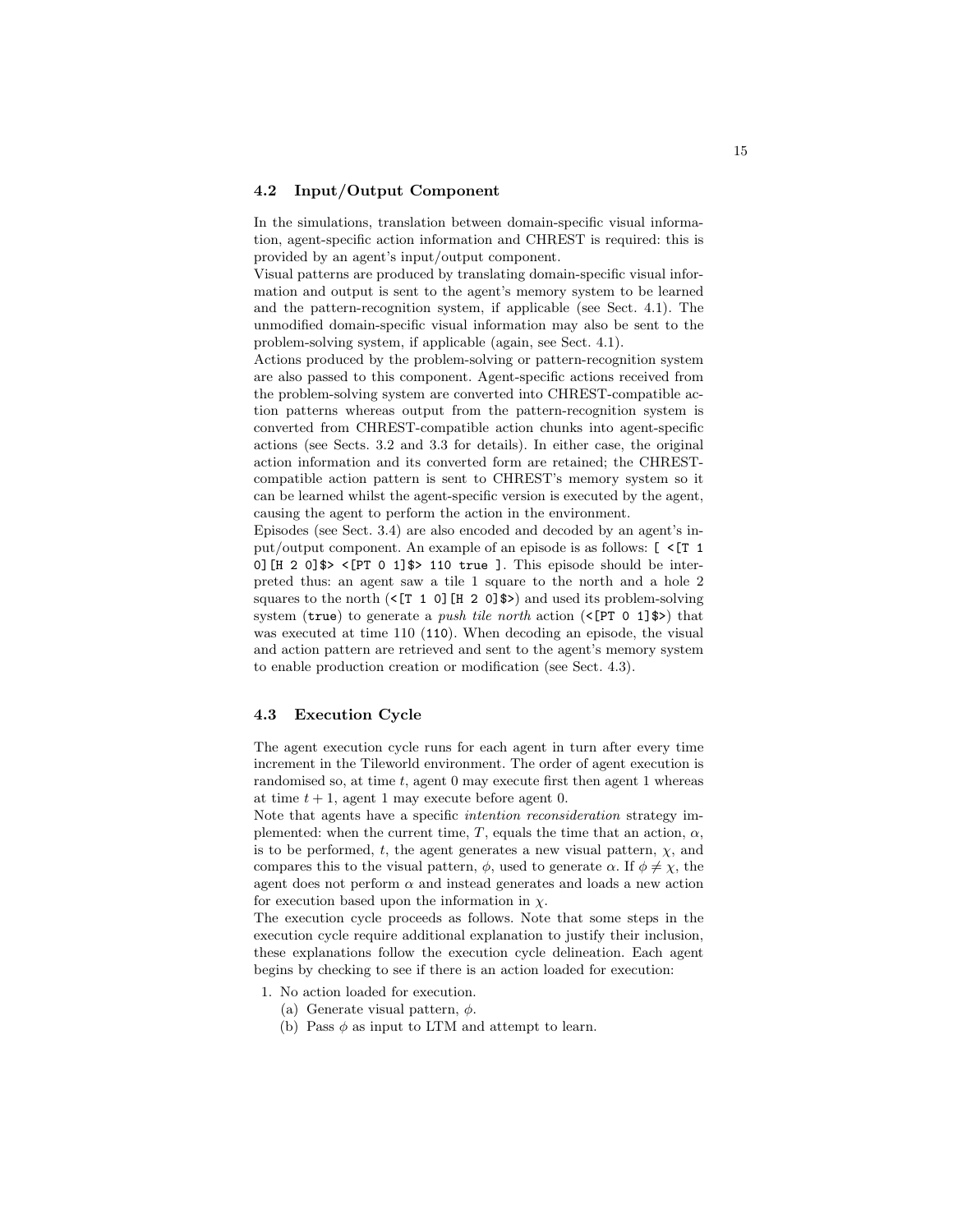- (c) Use  $\phi$  to generate a new action pattern,  $\alpha$ , using problem-solving or pattern-recognition system, depending upon agent type.
- (d) Load  $\alpha$  for execution, pass  $\alpha$  as input to LTM and attempt to learn. Set time for execution of  $\alpha$  to t and exit execution cycle.
- 2. Action  $\alpha$  is loaded for execution, check to see if current time, T, equals t.
	- (a)  $T = t$ : generate new visual pattern,  $\chi$ , and compare this to  $\phi$ . i.  $\phi = \chi$ : attempt to perform  $\alpha$ .
		- A. Agent successfully performs  $\alpha$ . Check agent type.
			- Agent type 1: exit execution cycle.
			- Agent type 2/3:
				- If  $\alpha$  is not a *move-randomly* action, create new episode in episodic memory and attempt to create a production in LTM between  $\phi$  and  $\alpha$ .
				- If  $\alpha$  achieves agent's primary goal, apply PSDR to productions representing episodes in episodic memory and clear episodic memory.
		- B. Agent unsuccessfully performs  $\alpha$ : exit execution cycle.
		- ii.  $\phi \neq \chi$ : unload  $\alpha$  for execution and exit execution cycle.
	- (b)  $T \neq t$ : exit execution cycle.

The refusal to create a new episode and production using  $\phi$  and  $\alpha$  when  $\alpha$  is a *move-randomly* action is due to two reasons. First, if such productions were created, agents would be biased in their random movement so, if the agent selects productions like this in future, the movement performed is not truly random. Second, given the stochastic nature of Tileworld, biasing random movement could artificially influence an agent's performance. For example, it may be that tiles and holes are generated, by chance, to the west of an agent more frequently. If this agent's random movement were biased to the east, it would encounter resources less frequently, reducing its ability to score and impinging its performance.

To justify why agents create/modify productions after an action is successfully performed rather than before, we appeal to the definition of rationality provided in the introduction to Sect. 3: less useful productions should be more strongly suppressed than more useful ones. Actions are only ever not performed because the decision-making system has failed to take into account some environmental resource that stops the action being performed successfully (trying to push a tile along a heading when there is another tile in the way). Therefore, productions that are completely useless are never created.

On this note, it is worthwhile to explain under what circumstances an agent may fail to perform an action since it appears that the intention reconsideration strategy implemented should prevent such an event. Essentially, this can only occur for agents that use pattern-recognition. For example, an agent may attempt to perform a push-tile action on tile T1 after using pattern-recognition. However, due to over-generalisation of production selection (see Sect. 3.1: Discrimination, Familiarisation and Production Creation), it may be that the agent fails to consider a tile present in the visual input that blocks T1 from being pushed in the direction suggested. Thus, when the agent attempts to push  $T1$ ,  $T1$  is blocked and the action fails.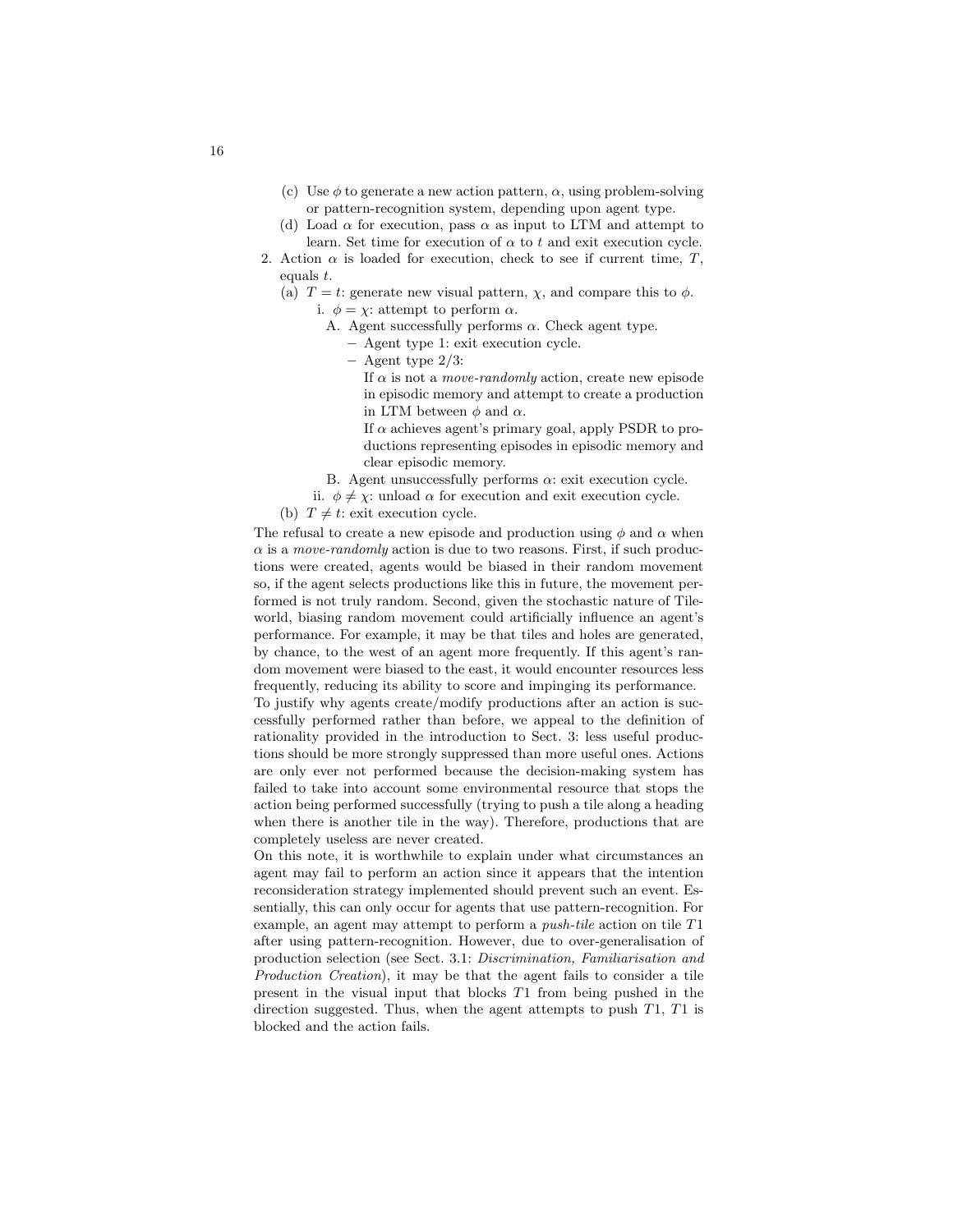When creating/modifying production utility ratings after an action is performed, special consideration must be afforded to type 3 agents. Since these agents can create/modify productions whose actions propose using an explicit action or the problem-solving system, they must make a choice given that production creation/modification occurs in CHREST and CHREST is not able to create/modify two productions simultaneously. So, if an episode indicates that its action was generated using problem-solving, type 3 agents create or select the type of production to create/modify randomly. This is implemented by the agent generating a random float R,  $(0 \le R \le 1)$ . If  $R \le 0.5$  a/the production prescribing use of the problem-solving system given the visual part of the episode is created/modified. Otherwise, a/the production prescribing use of the explicit action performed given the visual part of the episode is created/ modified.

#### 5 Simulation Details

Two sets of simulations were run. The first explores what balance of problem-solving and pattern-recognition system use maximises agent performance given different environmental complexities and how differing environment complexities affect pattern-recognition and problem-solving use. The second comprises a sensitivity analysis of episodic memory size and discount rate for agent types 2 and 3 and allows us to ascertain if significantly altering these values affects the dependent variables outlined for the first set of simulations. Hence, this section is split in two: Sect. 5.1 details the first set of simulations, Sect. 5.2 outlines the second.

#### 5.1 Decision-Making System Use, Environment Complexity and Performance Details

For this set of simulations, 27 conditions were simulated and run. Conditions are representative of various degrees of intrinsic/extrinsic environmental complexity and agent types (see Sect. 4.1). Each condition was repeated 10 times to harvest a data set large enough to provide a robust analysis. For each repeat, average frequencies of problem-solving and pattern-recognition system use were recorded along with the average score for all agents (to determine performance). The overall values for these dependent variables over each condition were then calculated by averaging the averages obtained for the repeats. Our null hypotheses state that:

- Using problem-solving instead of pattern-recognition and vice-versa does not have any significant effect on the performance of agents.
- Altering extrinsic and intrinsic environment complexity does not have any significant effect upon problem-solving or pattern-recognition use.
- Altering extrinsic and intrinsic environment complexity does not have any significant effect upon the performance of agents.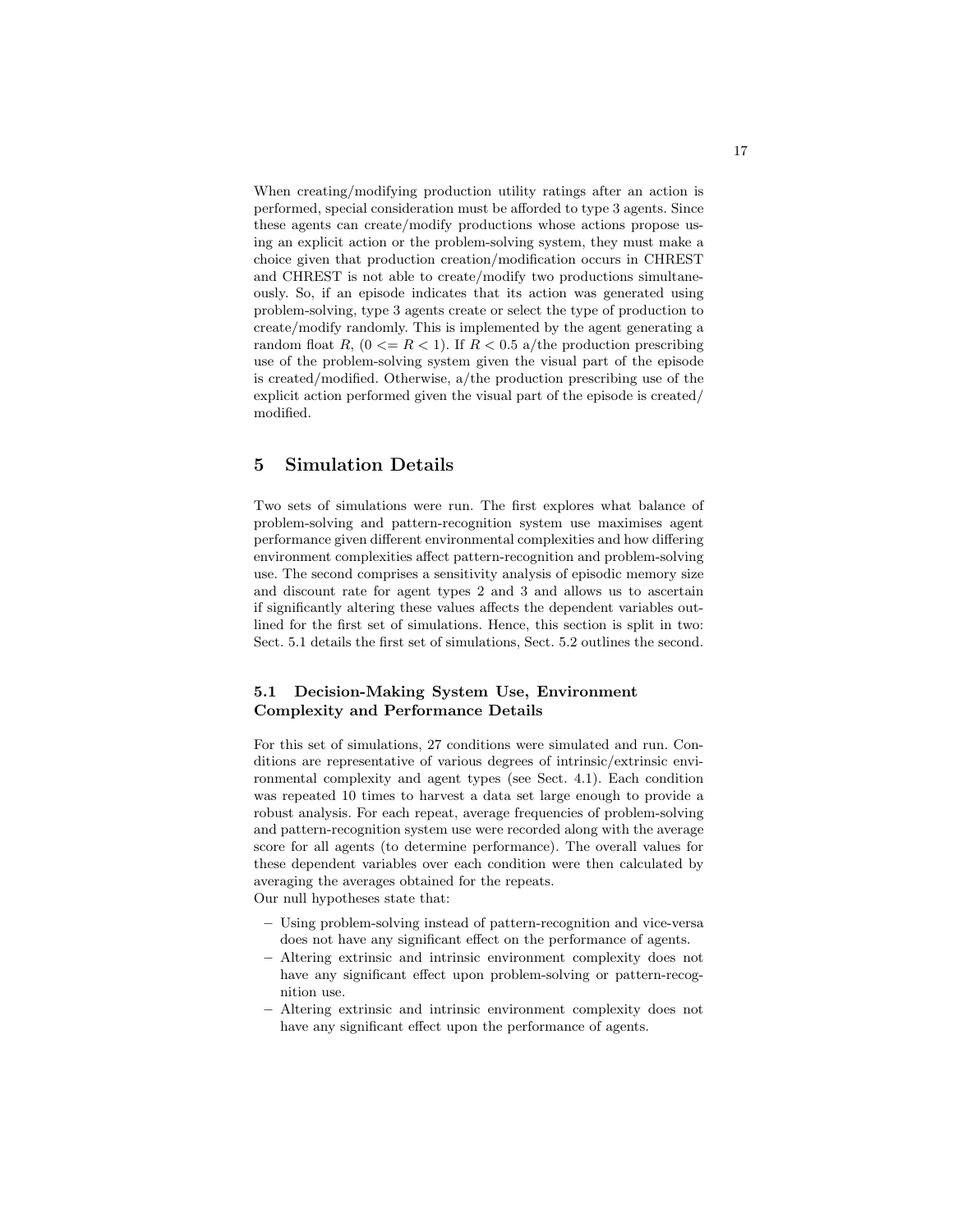Intrinsic environment complexity is controlled by the values of the hole appearance probability, tile appearance probability, hole lifespan and tile lifespan parameters. Greater tile/hole appearance probability values and smaller *tile/hole lifespan* values equate to greater complexity; more tiles/ holes appear but for shorter periods of time resulting in a greater number of novel environment states occurring. One may expect the values for the tile/hole appearance interval parameters to also be varied. However, the intrinsic complexity of the environment can be significantly modified by varying the values of the parameters mentioned. Values for the tile/ hole appearance probability parameters were derived by simply taking the median probability, 0.5, as the moderate complexity value and then taking the lowest/highest values possible without guaranteeing tile/hole appearance since this would significantly skew the results. The tile/hole appearance probability and tile/hole lifespan parameter value mappings for each level of environment complexity are provided below:

- Environment complexity: low
	- Tile/hole appearance probability: 0.1
	- Tile/hole lifespan: 80 seconds
- Environment complexity: moderate
	- Tile/hole appearance probability: 0.5
	- Tile/hole lifespan: 40 seconds
- Environment complexity: high
	- Tile/hole appearance probability: 0.9
	- Tile/hole lifespan: 20 seconds

Extrinsic environmental complexity is determined by the number of agents in the environment (see Sect. 2 for justification). We set this variable to either 2, 4 or 8.

All other variable values are kept constant (see Table 2). There are three major groups of conditions differentiated by the degree of intrinsic environment complexity used. These major groups then consist of a further three sub-groups of conditions differentiated by the degree of extrinsic environmental complexity. Finally, each sub-group consists of three subsub-groups differentiated by agent type (see Sect. 4.1). Note that the agent types used in a condition are homogeneous.

#### 5.2 Sensitivity Analysis

In this set of simulations, 270 conditions were simulated and run and each condition was repeated 10 times to harvest a data set large enough to provide a robust analysis. The dependent variables recorded and methods used to calculate their values remain unchanged from the simulations detailed in Sect. 5.1.

Our null hypotheses states that there is no significant effect upon agent performance or pattern-recognition/problem-solving system use when episodic memory size or discount rates are altered.

Note that in this set of simulations, we have conflated extrinsic and intrinsic environment complexity into a generic environment complexity to make the analysis simpler. The tile/hole appearance probability and tile/hole lifespan parameter value mappings for each level of environment complexity are provided below: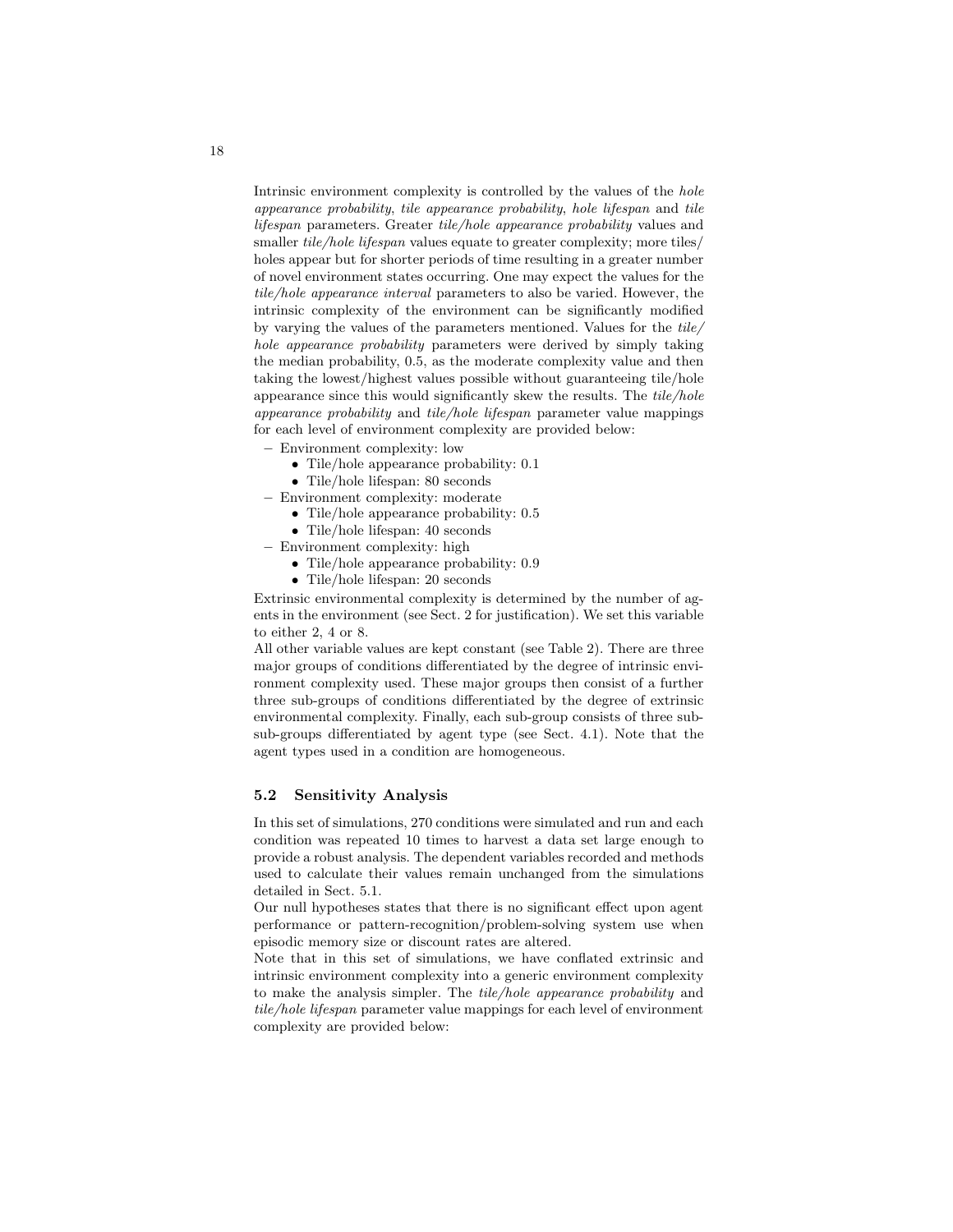| Independent<br>Variable                         | Owner                     | Value                         | Justification                                                                                                                                                      |  |
|-------------------------------------------------|---------------------------|-------------------------------|--------------------------------------------------------------------------------------------------------------------------------------------------------------------|--|
| Problem-solving<br>time                         | Agent                     | $1 \sec$                      | Equals value of the tile/hole<br>birth interval parameters<br>SO<br>planned actions may be recon-<br>sidered due to the appearance of<br>a new tile or hole.       |  |
| Sight radius                                    | Agent                     | $\overline{2}$                | See Sect. 4.                                                                                                                                                       |  |
| Add link time                                   | <b>CHREST</b>             | 10 <sub>sec</sub>             | Taken from [38].                                                                                                                                                   |  |
| Discount rate                                   |                           | CHREST $ 0.1 \text{ to } 0.9$ | Kept constant at median value<br>$(0.5)$ for simulations detailed in<br>5.1 and 6.1, varied in simula-<br>tions detailed in 5.2 and 6.2.                           |  |
| Discrimination<br>time                          | CHREST 10 sec             |                               | Taken from [38].                                                                                                                                                   |  |
| Episodic memory CHREST $\big 6$ to $14$<br>size |                           |                               | Kept constant at median value<br>$(10)$ for simulations detailed in<br>5.1 and 6.1, varied in simula-<br>tions detailed in 5.2 and 6.2.                            |  |
| Familiarisation<br>time                         | CHREST 2 sec              |                               | Taken from [38].                                                                                                                                                   |  |
| Pattern-<br>recognition<br>time                 | CHREST $ 0.2 \text{ sec}$ |                               | Taken from $[17]$ .                                                                                                                                                |  |
| Hole appearance<br>interval                     | Env.                      | $1 \sec$                      | Equals value of the problem-<br>solving time<br>parameter<br><b>SO</b><br>planned actions may be recon-<br>sidered due to the appearance<br>of a new tile or hole. |  |
| Play time                                       | Env.                      | $28800 \text{ sec}$           | Allows pattern-recognition sys-<br>tems to learn enough informa-<br>tion to be useful.                                                                             |  |
| Reward value                                    | Env.                      | 1                             | Equal to the single point re-<br>ceived for an agent achieving its<br>main goal of pushing a tile into<br>a hole.                                                  |  |
| Tile<br>${\it appearance}$<br>interval          | Env.                      | $1 \text{ sec}$               | Equals value of the problem-<br>solving time parameter<br><b>SO</b><br>planned actions may be recon-<br>sidered due to the appearance<br>of a new tile or hole.    |  |
| Time increment                                  | Env.                      | $0.1 \text{ sec}$             | CHREST operations measured<br>in milliseconds: this is the small-<br>est major time unit possible.                                                                 |  |

Table 2. Mappings of independent variable names to owner (agent, CHREST, environment), value used and justification for value used.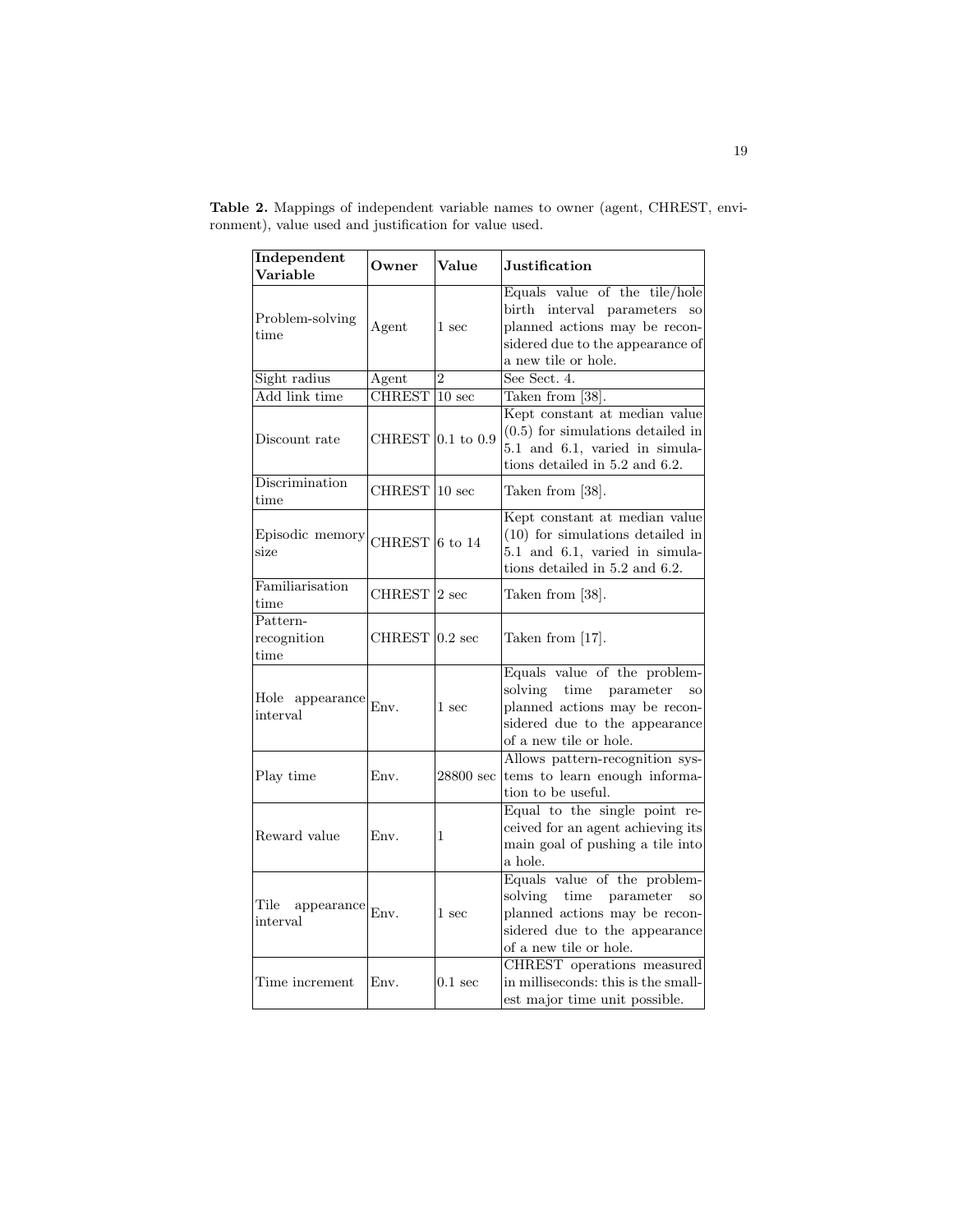- Environment complexity: low
	- Tile/hole birth probability: 0.1
	- Tile/hole lifespan: 80 seconds
	- Number of agents: 2
- Environment complexity: moderate
	- Tile/hole birth probability:  $0.5$
	- Tile/hole lifespan: 40 seconds
	- Number of agents: 4
- Environment complexity: high • Tile/hole birth probability: 0.9
	- Tile/hole lifespan: 20 seconds
	-
	- Number of agents: 8

We take the values used for the discount rate and episodic memory size in the simulations detailed in Sect. 5.1 as median values for these variables in this set of simulations. Discount rate is then incremented in steps of 0.1 from 0.1 to 0.9 and episodic memory size is incremented in steps of 2 from 6 to 14 for each agent type in each of the environment complexities defined. All other variable values are kept constant (see Table 2).

There are three major groups of conditions differentiated by the degree of environment complexity used. These major groups then consist of a further two groups of conditions differentiated by agent type (agent type in each condition is homogeneous). Each of these agent type groups then consists of five groups determined by size of episodic memory. Finally, each of these episodic memory size groups is divided into nine groups distinguished by the discount rate used. Thus, all combinations of environment complexity, agent type, episodic memory size and discount rates outlined for this set of simulations are tested.

#### 6 Results and Discussion

This section is split into two, with Sect. 6.1 discussing results from the simulations described in Sect. 5.1 and Sect. 6.2 discussing results from the simulations described in Sect. 5.2.

#### 6.1 Decision-Making System Use, Performance and Environment Complexity Results

Results in this section were analysed using a  $3 \times 3 \times 3$  analysis of variance (ANOVA), with environment (intrinsic) complexity, number of agents (extrinsic complexity) and agent type as between-subject variables.<sup>8</sup> As mentioned in Sect. 5.1, we have collected data for three dependent variables: average score, average frequency of problem-solving system use and average frequency of pattern-recognition system use. This section is in two parts: the first covers how the between-subject variables affect decision-making system use, and the second looks at how the betweensubject variables affect agent performance.

20

<sup>8</sup> Due to an error in the simulation code used in a previous version of this paper [27], the results reported in this section consistently differ from those reported in the corresponding section of [27] by a factor of 10. The results reported in this section use a rectified version of the simulation code and are correct.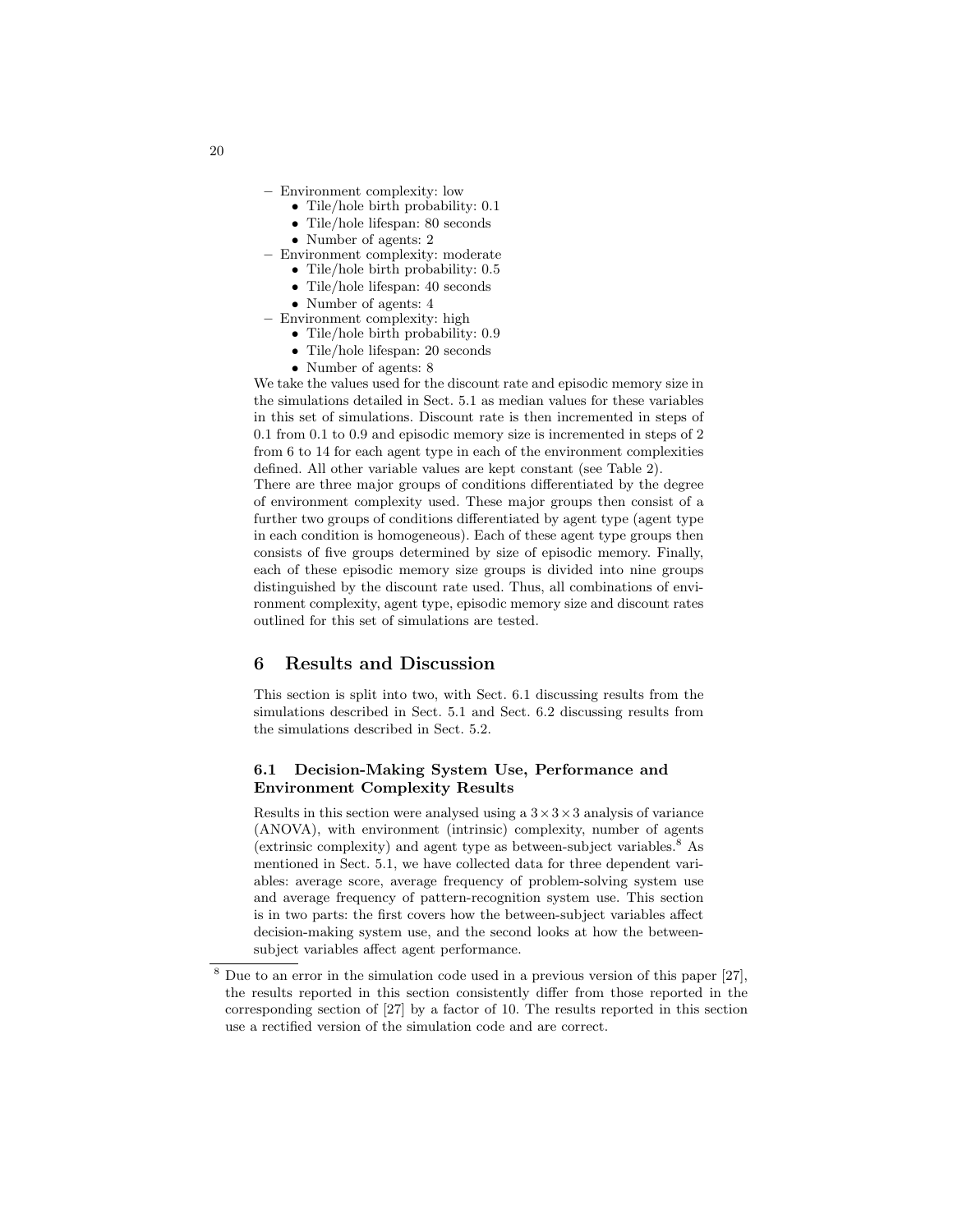

Fig. 7. Average frequency of problem-solving and patternrecognition system use by agents as a function of agent type and each intrinsic/extrinsic complexity setting outlined in Sect. 5.1.

Fig. 8. Average performance of agents for each intrinsic complexity setting outlined in Sect. 5.1 when 2 agents are present in Tileworld.

Number of Agents = 8



Agent<br>Type 600  $\frac{-1}{-2}$ <br> $\frac{-2}{-3}$  $500 \frac{8}{300}$ <br> $\frac{400}{2}$ <br> $\frac{300}{2}$ Mean 200  $100$  $\mathbf{0}^ \frac{1}{2}$  $\frac{1}{3}$ **Environment Complexity** 

Fig. 9. Average performance of agents for each intrinsic complexity setting outlined in Sect. 5.1 when 4 agents are present in Tileworld.

Fig. 10. Average performance of agents for each intrinsic complexity setting outlined in Sect. 5.1 when 8 agents are present in Tileworld.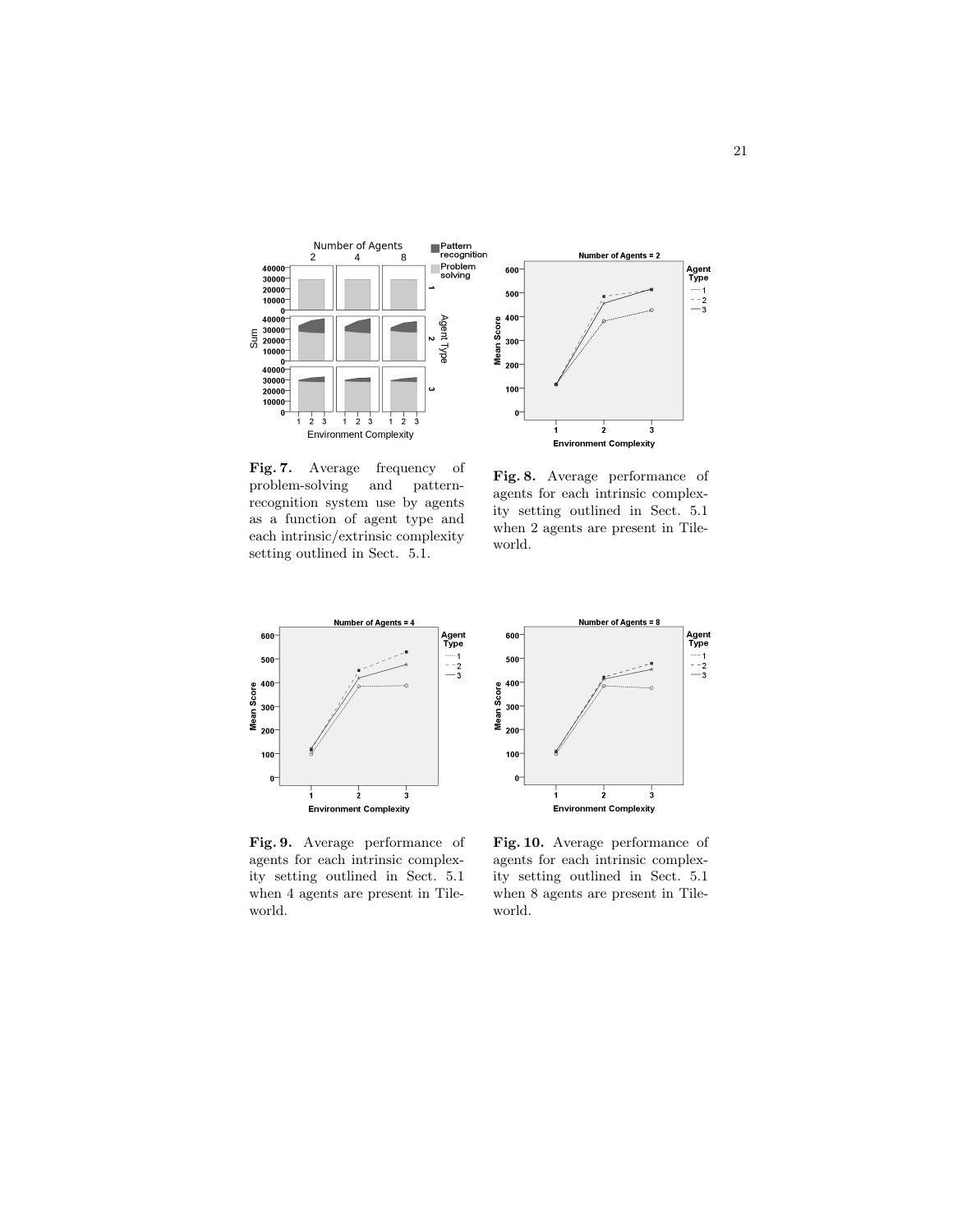Decision-Making System Use. The average total amounts of problem-solving and pattern-recognition system use are shown in Fig. 7. The stacked segments in the figure indicate the proportion of the total taken up by each of the two kinds of decisions: in all cases (for agents of type 2 and 3), the amount of pattern-recognition was significantly smaller than the amount of problem solving.

The results indicated a main effect of intrinsic complexity,  $F(2, 243) =$ 295.2, extrinsic complexity,  $F(2, 243) = 24.0$ , and agent type,  $F(2, 243) =$ 1, 511.7 with all  $p < 0.001$ . As expected, type 1 agents never used patternrecognition whilst type 2 agents used pattern recognition more frequently than agents of type 3. By increasing extrinsic complexity, agents of type 2 and 3 decreased their use of pattern-recognition; in contrast, increasing intrinsic complexity had the reverse effect. The following interactions were also statistically significant for agent types 2 and 3: intrinsic complexity and agent type  $F(4, 243) = 113.6, p < 0.001$ , extrinsic complexity and agent type:  $F(4, 243) = 15.0, p < 0.001$ .

Average frequency of problem-solving use yielded results that were the mirror-image of those obtained for average frequency of pattern-recognition use. This is expected since, if an agent does not use patternrecognition then it will use problem-solving. There was a main effect of agent type,  $F(2, 243) = 1,512.1, p < 0.001$ , with type 1 agents using problem-solving most frequently on average and type 2 agents least (as expected). A main effect of intrinsic complexity,  $F(2, 243) = 295.2$ ,  $p <$ 0.001, reflects that average frequency of problem-solving use tended to decrease with increasing intrinsic complexity. Finally, the main effect of extrinsic complexity was significant,  $F(2, 243) = 24.0, p < 0.001,$ reflecting a small increase in problem-solving use as extrinsic complexity increased.

Performance. Figures 8, 9 and 10 show average scores achieved by each agent type for each degree of environment complexity organised by number of agents. The three main effects were statistically significant: intrinsic complexity,  $F(2, 243) = 2,437.7$ , extrinsic complexity,  $F(2, 243) = 16.6$ , and agent type,  $F(2, 243) = 70.8$  with all  $p < 0.001$ .

Irrespective of environment complexity, the average score achieved by agents of type 2 was either approximately equal to, or greater than, the average score of type 3 agents. Type 1 agents consistently achieved the lowest average scores. Neglecting average scores achieved when intrinsic environment complexity is low (since there is not much difference between the agent types), agents of type 2 offered a performance increase of up to 36.5% when compared to agents of type 1 (see Table 3).

By increasing extrinsic complexity, average scores were decreased for each agent type whilst increasing intrinsic complexity caused average scores to increase for each agent type. The only exception to this trend was the average score obtained by type 1 agents when there were 4 or 8 players in the environment and intrinsic complexity was increased from moderate to high. In these conditions, the average score for type 1 agents either remained equal or decreased. This complex pattern of results is reflected by a statistically significant interaction between environment complexity and agent type,  $F(4, 243) = 15.3$  with  $p < 0.001$ .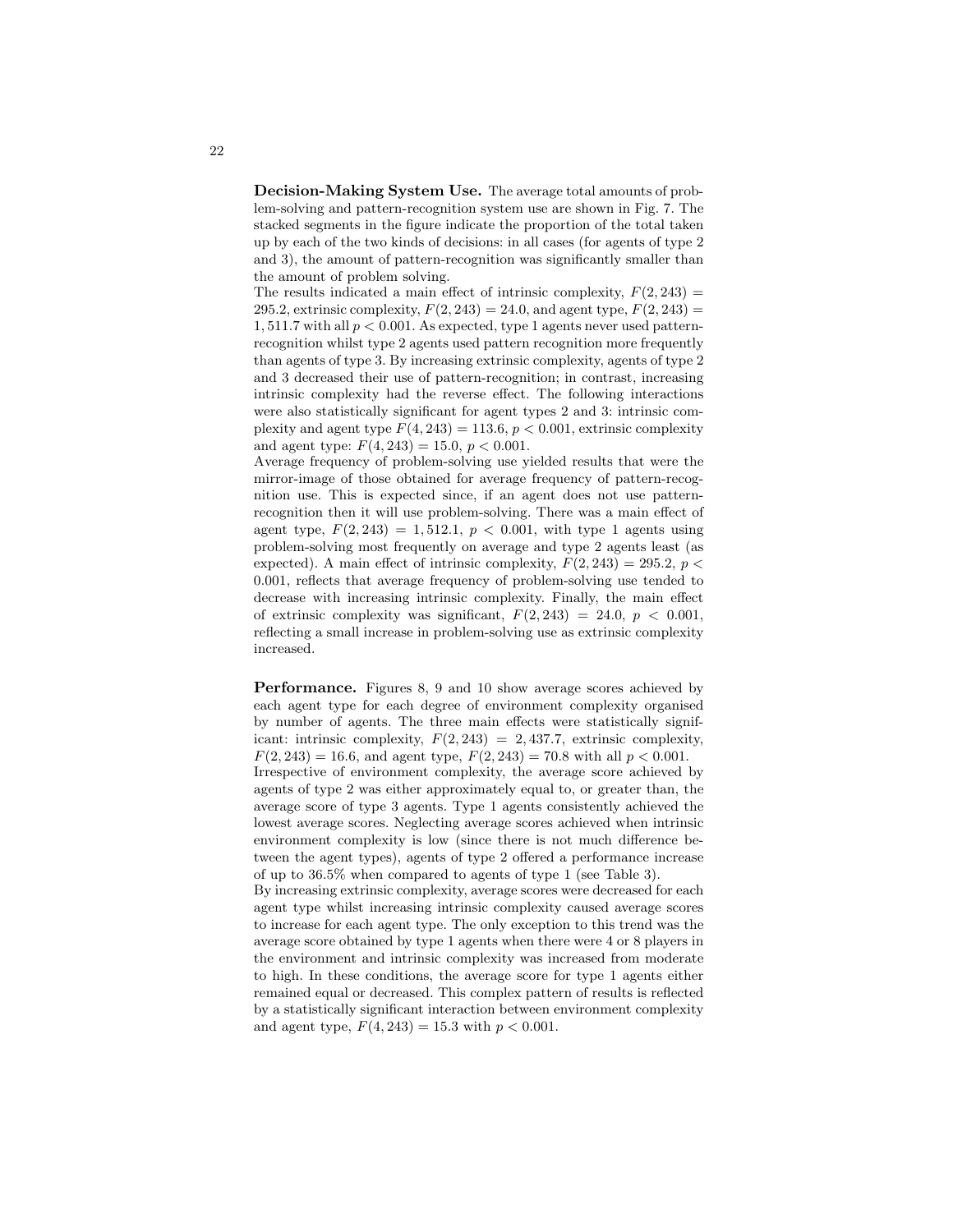| Complexity |           | Agent Type |       |            |
|------------|-----------|------------|-------|------------|
| Intrinsic  | Extrinsic |            | 3     | % Increase |
| Moderate   | Low       | 381.5      | 485.0 | 27.13      |
| Moderate   | Moderate  | 384.3      | 451.3 | 17.43      |
| Moderate   | High      | 384.8      | 421.3 | 9.49       |
| High       | Low       | 427.5      | 513.5 | 20.12      |
| High       | Moderate  | 387.5      | 529.0 | 36.52      |
| High       | High      | 375.6      | 479.4 | 27.64      |

Table 3. Percentage difference between average scores achieved by agent types 1 and 3 in the moderate and highly complex environment conditions outlined in Sect. 5.1.

#### Discussion.

Decision-Making System Use. We will first consider the effects of increasing extrinsic and intrinsic complexity on decision-making system use. By increasing extrinsic complexity, competition for environmental resources increases. Thus, there are fewer interactions between agents and environmental resources, so fewer productions are created (productions are only ever created when an action is performed successfully, see Sect. 4.3), pattern-recognition system use decreases (since the system does not have the resources required to operate) and problem-solving system use increases. By increasing intrinsic complexity, availability of environmental resources increases. This results in agents interacting with environmental resources more frequently, in turn increasing the number of productions created in LTM. Consequently, the opposite effect to increasing extrinsic environmental complexity is observed: pattern-recognition system use increases and problem-solving system use decreases.

Conversely, a priori reasoning would suggest that, when intrinsic environment complexity is increased, the state space of the environment increases: this should result in agents discriminating/familiarising more often, inhibiting the creation of productions (see Sect. 3.1: Discrimination, Familiarisation and Production Creation.). Consequently, patternrecognition use should decrease due to the unavailability of productions. However, when intrinsic complexity is high, it is likely that an agent will encounter similar environment states frequently due to an overabundance of environmental resources. This, coupled with the fact that the observable space of the environment is relatively small for an agent compared to the total size of the Tileworld environment (25 squares against 1225), means that the number of completely familiarised visual and action chunks in an agent's LTM will increase, facilitating production creation. Thus, it is more likely for an agent that can use patternrecognition to do so.

Explaining the effect of agent type on decision-making system use is trivial: type 1 agents only use problem-solving, type 2 agents use their pattern-recognition system more frequently than type 3 agents and type 3 agents use problem-solving more frequently than type 2 agents. For agent types 2 and 3: when a production is created for a visual state, type 2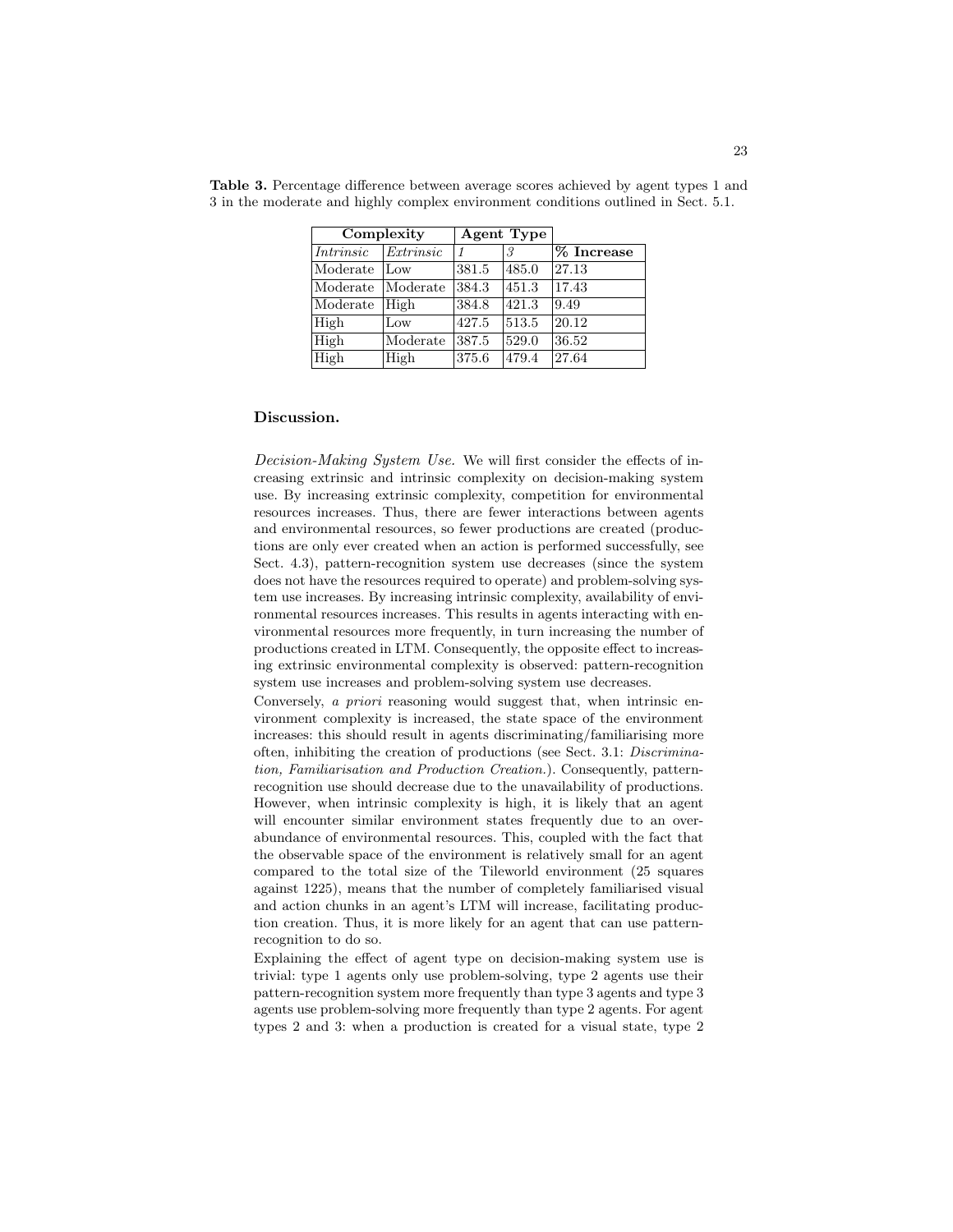agents will never use their problem-solving system again when that visual state is encountered whereas type 3 agents may do.

Performance. Since increasing extrinsic complexity elevates competition for resources (see previous section), this should result in performance declining as extrinsic complexity increases; this is observed in most of the data acquired (see Figs 8-10). Increasing intrinsic complexity has the opposite effect since there are more resources available to an agent to achieve their primary goal. Average scores are likely to increase as intrinsic complexity increases. Again, this is observed in most of the data acquired (see Figs 8-10).

To explain the effect of agent type on performance, we must consider the length of time taken to execute an action using either decision-making system against the regularity by which the environment's state may change. When an agent executes an action, it first checks to see if its observable environment has changed since it started to deliberate on the action that is to be performed (see Sect. 4.3). This intention reconsideration strategy means that, in some cases, an agent will not perform an action potentially resulting in the relevant environment resources expiring before the agent can use them to achieve its current goal.

Since the interval of time for an agent generating an action using problemsolving and the environment potentially creating new tiles and holes is equal (1 second), an agent's intention reconsideration is more likely to be triggered when the problem-solving system is used and when extrinsic and intrinsic environment complexity is increased. Therefore, in the space of time where the environment remains static, agents that use patternrecognition can perform up to 5 actions. This enables agents that employ pattern-recognition more to achieve their goals more quickly and score more frequently. This explains why type 2 agents consistently perform better compared to agents of type 1 and 3 who use pattern-recognition less frequently.

Conclusions. All null hypotheses stated in Sect. 5.1 are refuted. Crucially, the results reported in Figs. 7-10 indicate that increased use of the pattern-recognition system by agents benefits performance since more actions can be performed before the environment state changes due to intrinsic environmental factors (extrinsic factors may still cause state changes, however). This results in an agent's intention reconsideration strategy being triggered less frequently so the agent acts more frequently to achieve its goals than it does deliberating about how to achieve them. This supports the position that acting quickly and, potentially, suboptimally in complex, stochastic environments benefits performance more than taking time to re-evaluate productions to potentially optimise them. In this sense, the Einstellung Effect appears to be beneficial for agents in the environment modelled. This conclusion is further bolstered by two, seemingly anomalous, observations.

The first observation is illustrated in Fig. 9: performance for type 2 agents improves when intrinsic complexity is high and extrinsic complexity increases from low to moderate. As explained in the Decision-Making System Use and Performance discussions above, increasing ex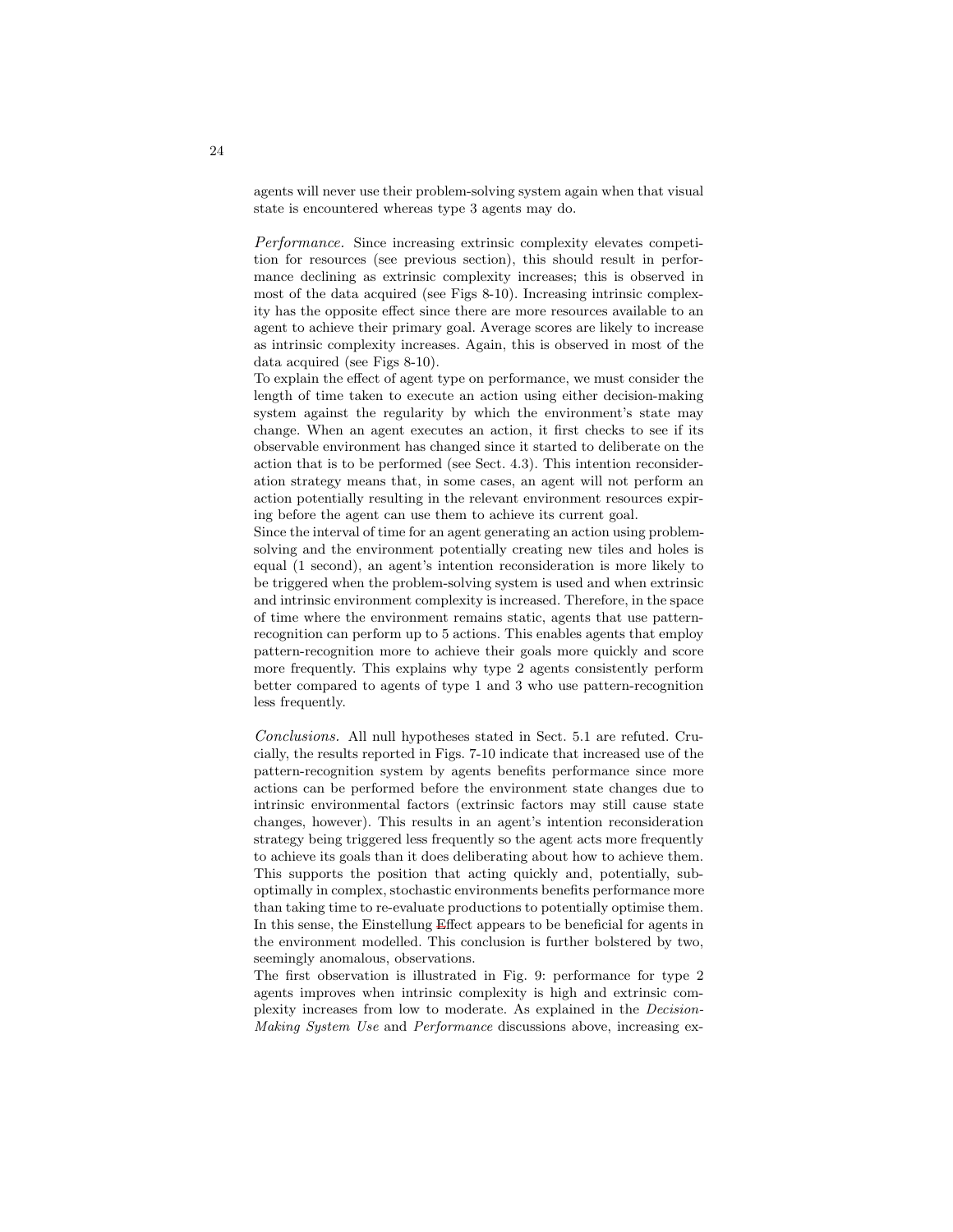trinsic complexity generally impairs performance whilst increasing intrinsic complexity improves performance. The simulation condition outlined therefore appears to strike a balance between these interactions so that the state-space is "just-right" to optimise pattern-recognition use:

- Agents are not overloaded with visual information causing excessive discrimination/familiarisation and blocking production creation.
- Availability of environmental resources is such that the agent is not blocked from moving/pushing tiles (due to too many resources) and the agent does not spend most of its time looking for resources (due to too few resources).

The same result is not observed for type 3 agents because use of their pattern-recognition system can entail use of problem-solving.

The second observation concerns the performance of type 1 agents when extrinsic complexity is moderate and high and intrinsic complexity increases from moderate to high (see Figs. 9 and 10). In these conditions, the performance of type 1 agents either plateaus or decreases since, as intrinsic complexity is increased, intention reconsideration will occur more frequently (as already argued). Since these agents can only use problemsolving, they will deliberate more frequently than they will act, resulting in their performance being hampered.

#### 6.2 Sensitivity Analysis

All results in this section were analysed using a  $3 \times 5 \times 9$  ANOVA, with environment complexity, episodic memory size and discount rate as between-subject variables, respectively. We focus on the following dependent variables: average score, average frequency of problem-solving system use and average frequency of pattern-recognition system use. The section is split into three parts: the first presents results concerning decision-making system use, the second presents results concerning performance and the third discusses the results and offers explanations for the observations noted.

Decision-Making System Use. Figures 11 to 14 display results relevant to this section. Note that we do not display results pertaining to the effects of discount rate on decision-making system use since the effect of this variable was, at best, marginal, and, at worst, nonsignificant. To calculate the results reported, an average of averages for problem-solving/pattern-recognition system-use was calculated. For example, average problem-solving system use reported for type 2 agents with episodic memory size 6 in the low complexity condition was calculated as follows:

- 1. Calculate the average frequency of problem-solving system use achieved by type 2 agents with episodic memory size 6 and discount rate 0.1 over the 10 repeats for the low environment complexity condition. Repeat for each discount rate.
- 2. Average the average frequencies from step 1; report result.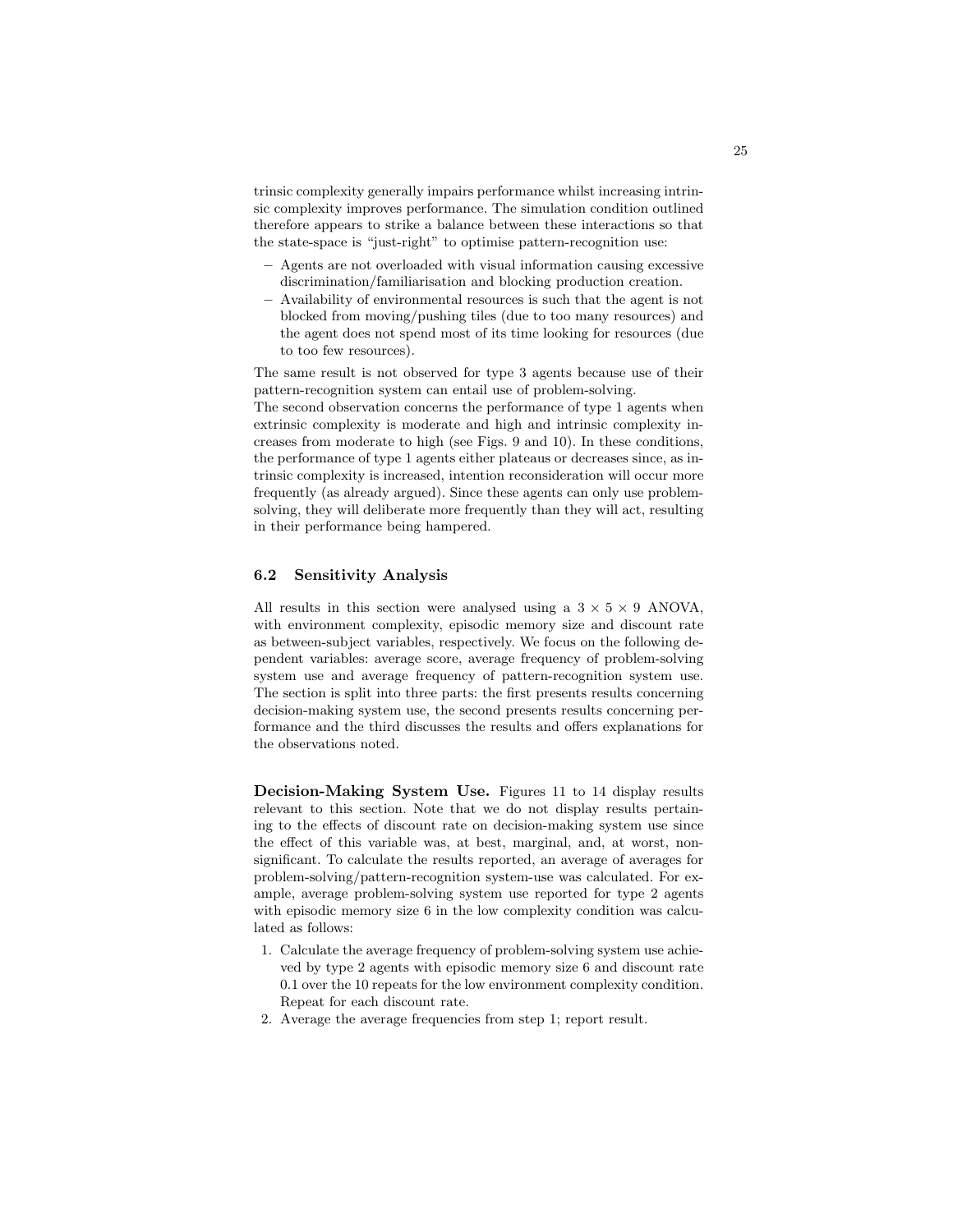

Fig. 11. Effect of episodic memory size upon the average frequency of pattern-recognition system use by type 2 agents for each environment complexity setting outlined in Sect. 5.2.

Fig. 12. Effect of episodic memory size upon the average frequency of problem-solving system use by type 2 agents for each environment complexity setting outlined in Sect. 5.2.



Fig. 13. Effect of episodic memory size upon the average frequency of pattern-recognition system use by type 3 agents for each environment complexity setting outlined in Sect. 5.2.

Fig. 14. Effect of episodic memory size upon the average frequency of problem-solving system use by type 3 agents for each environment complexity setting outlined in Sect. 5.2.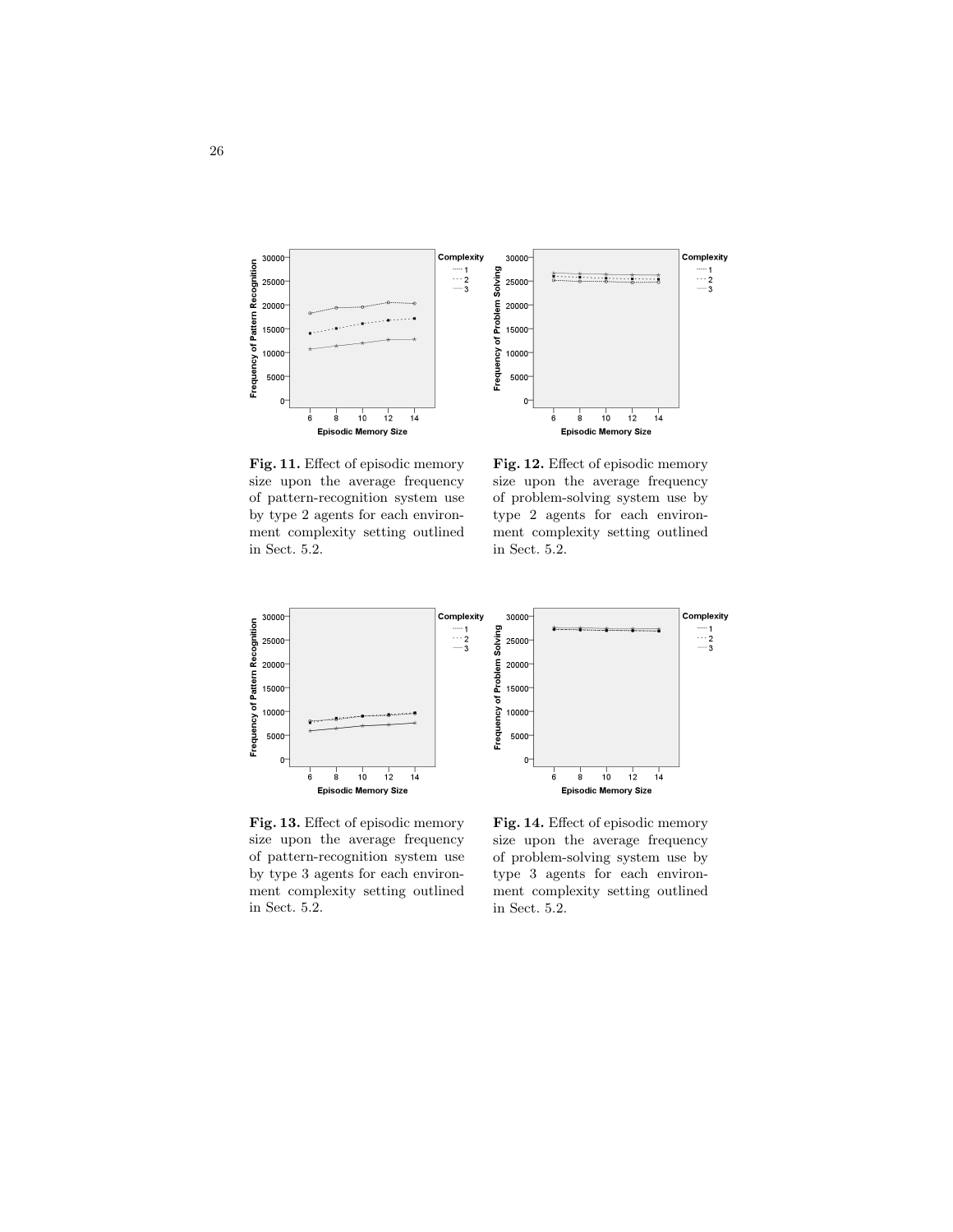Agent Type 2. For average frequency of pattern-recognition system use, there was a main effect of environment complexity,  $F(2, 1215) = 2018.0$ ,  $p < 0.001$  and episodic memory size,  $F(4, 1215) = 82.8, p < 0.001$ , but no main effect of discount rate,  $F(8, 1215) = 0.5$ ,  $p = \text{ns}$ . Only the interaction between environment complexity and episodic memory size was statistically significant,  $F(8, 1215) = 2.1, p < 0.05$ .

Average frequency of problem-solving system use results were a mirrorimage to those for pattern-recognition system use. There was a main effect of environment complexity,  $F(2, 1215) = 2017.9$ ,  $p < 0.001$  and episodic memory size,  $F(4, 1215) = 82.8, p < 0.001$ , but no main effect of discount rate,  $F(8, 1215) = 0.5$ ,  $p = \text{ns}$ . The only statistically significant interaction was that between environment complexity and episodic memory size,  $F(8, 1215) = 2.1, p < 0.05$ .

Agent Type 3. For average frequency of pattern-recognition system use, there was a main effect of environment complexity,  $F(2, 1215) = 315.1$ ,  $p < 0.001$  and episodic memory size,  $F(4, 1215) = 68.1, p < 0.001$ . Unlike type 2 agents, the main effect of discount rate was marginally significant,  $F(8, 1215) = 1.9$ ,  $p = 0.054$  as was the interaction between environment complexity and discount rate  $F(16, 1215) = 1.6$ ,  $p = 0.054$ ; no other interactions were present. While there was still less patternrecognition system use on average in the high complexity condition (like type 2 agents), there was no significant difference in average frequency of pattern-recognition system use between low and moderate environment complexity conditions,  $F(1, 810) = 0.3$ ,  $p = \text{ns}$ . This is an important difference between agents of type 2 and 3.

Results for average frequency of problem-solving system use were, again, a mirror image to those obtained for pattern-recognition system use.<sup>9</sup> There was a main effect of complexity and episodic memory size, a marginal effect of discount rate and an interaction between environment complexity and discount rate. Again, there is no significant difference in the average frequency of problem-solving system use between low and moderate environment complexity conditions.

Performance. Figures 15 and 16 display results relevant to this section. As with results concerning frequency of decision-making system use, we do not show results regarding the effects of discount rate upon performance since the effect of this variable was non-significant for both agent types. Results for this section were calculated in the same fashion as results for frequency of decision-making system use (see Sect. 6.2: Decision-Making System Use).

Agent Type 2. There was a main effect of environment complexity,  $F(2, 1215) = 29,590.9, p < 0.001$  and episodic memory size,  $F(4, 1215) =$ 11.8,  $p < 0.001$ , but no main effect of discount rate,  $F(8, 1215) = 0.521$ ,  $p =$ ns. There was also an interaction between environment complexity and episodic memory size,  $F(8, 1215) = 671.6, p < 0.01$ . No other interactions were statistically significant.

 $9$  All F and p values for the effects discussed are equal to those outlined for average frequency of pattern-recognition system use.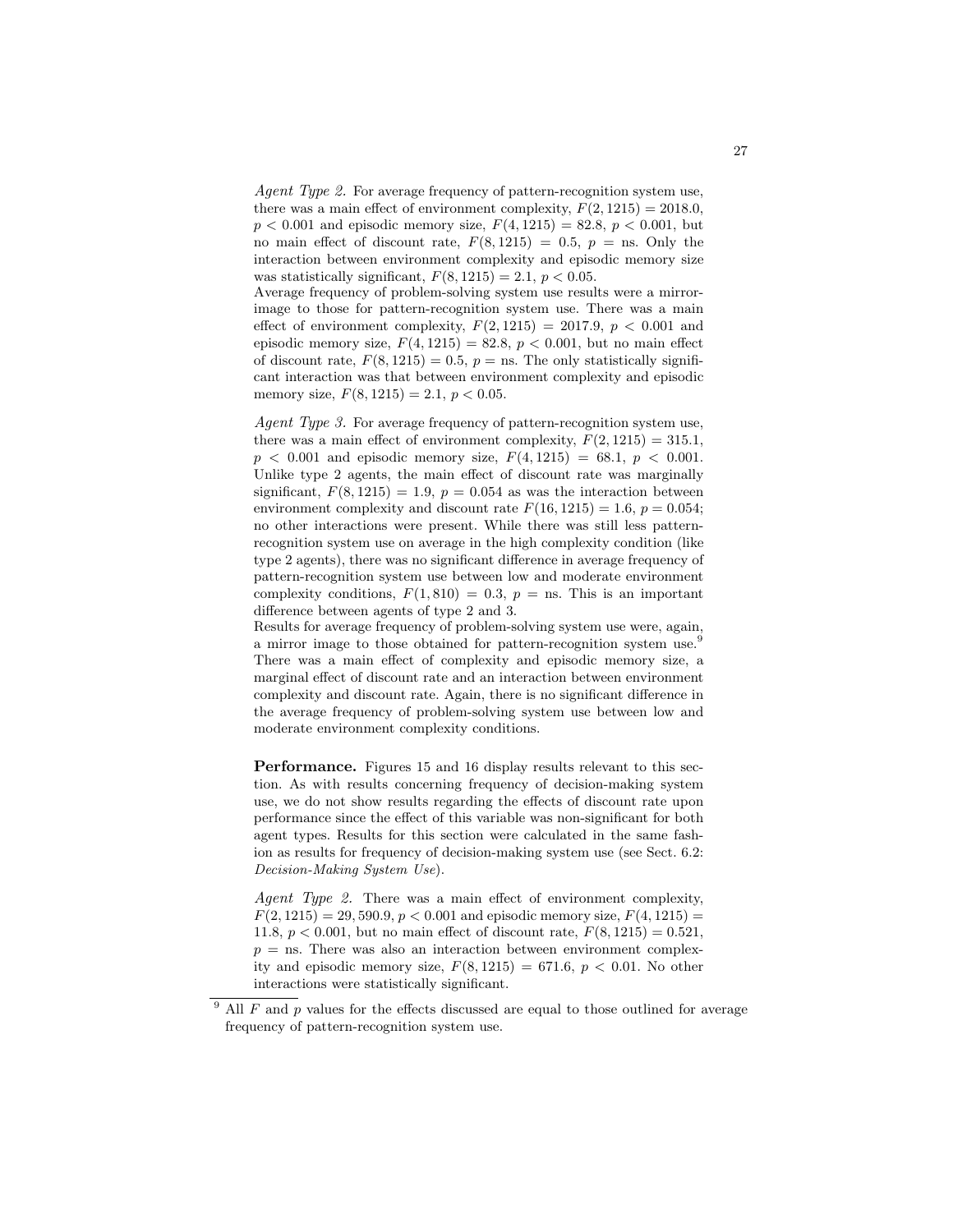

Fig. 15. Effect of episodic memory size upon the performance of type 2 agents for each environment complexity setting outlined in Sect. 5.2.

Fig. 16. Effect of episodic memory size upon the performance of type 3 agents for each environment complexity setting outlined in Sect. 5.2.

Agent Type 3. Like the performance of type 2 agents, there was a main effect of environment complexity,  $F(2, 1215) = 36,627.9, p < 0.001$  and no main effect of discount rate,  $F(8, 1215) = 1.4$ ,  $p =$ ns. However, the main effect of episodic memory size just failed to reach statistical significance,  $F(4, 1215) = 2.1$ ,  $p = 0.074$ . There was also an interaction between complexity and episodic memory size,  $F(8, 1215) = 3.0, p <$ 0.005. No other interactions reached statistical significance.

#### Discussion.

Decision-Making System Use. In Sect. 6.1: Decision-Making System Use, we noted that increasing intrinsic complexity increased patternrecognition system use, but increasing extrinsic complexity had the opposite effect. It therefore follows that extrinsic environment complexity must have a more significant effect upon decision-making than intrinsic environment complexity. This is because intrinsic environment complexity increases along with extrinsic complexity in the complexity conditions used in this sensitivity analysis. However, frequency of patternrecognition use decreases as complexity increases.

The observation that frequency of pattern-recognition system use significantly differed for type 2 agents, but not for type 3 agents, when environment complexity was increased from low to moderate must be due to type 3 agents reinforcing problem-solving productions more on average than explicit action productions. To explain: in the low complexity condition, environmental resource availability is low, so problem-solving is used more frequently (as already explained in Sect. 6.1: Decision-Making System Use). Then, as complexity is increased, pattern-recognition system use is promoted (again, as explained in Sect. 6.1: Decision-Making System Use). However, since type 3 agents can create productions resulting in use of their problem-solving system, if, by chance, they tend to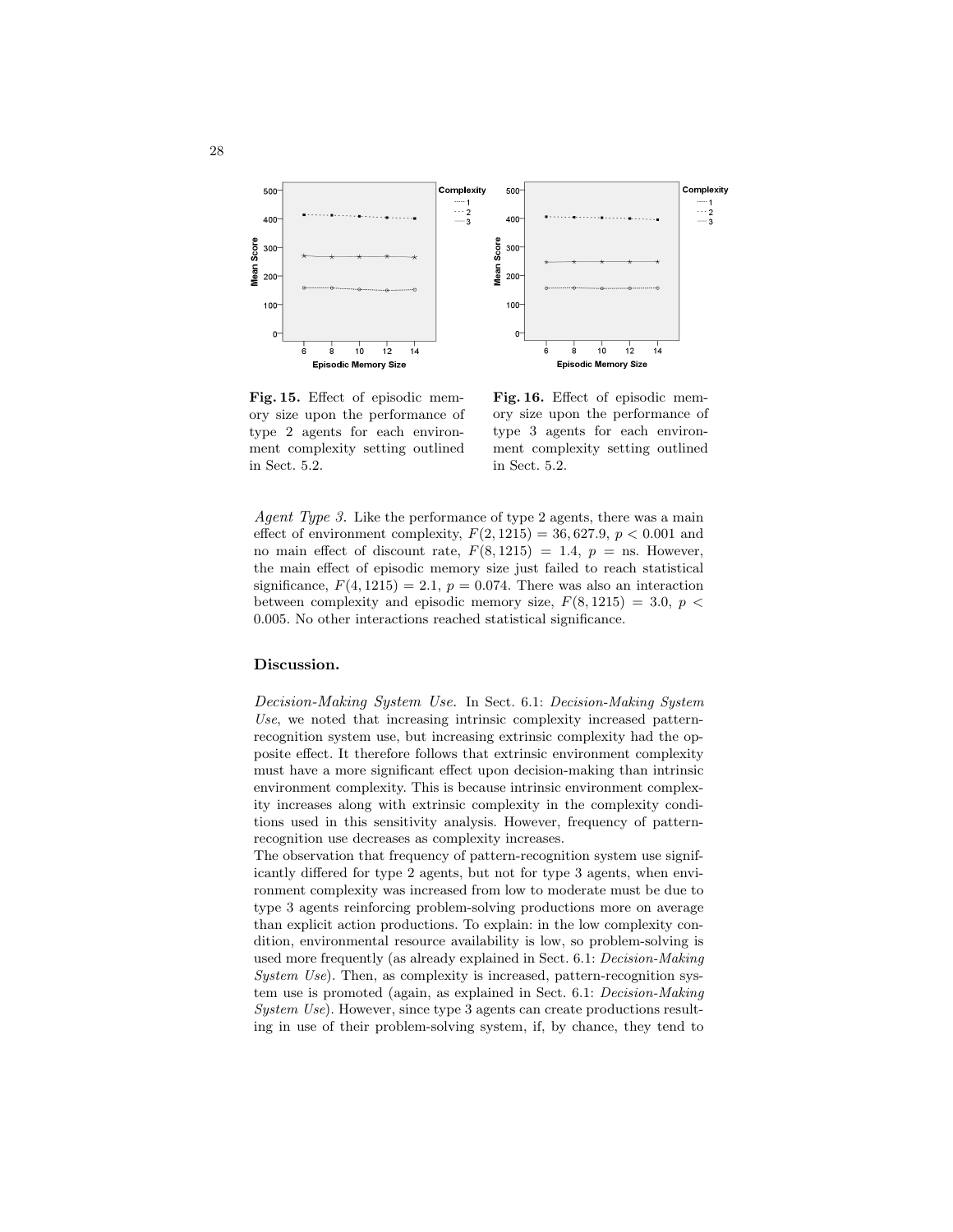create these productions more than ones that prescribe explicit actions, then increased use of the pattern-recognition system is cancelled out.

As expected, increasing episodic memory size increased average frequency of pattern-recognition system use and decreased average frequency of problem-solving system use, irrespective of agent type. Since increasing episodic memory size enables an agent to store more episodes, this increases the likelihood of the pattern-recognition system being employed since a greater range of visual states will be encoded as productions.

The respective effects of environment complexity and episodic memory size for type 2 agents should be noted: as environment complexity increased, average frequency of pattern-recognition system use slightly decreased. In contrast, as episodic memory size increased, average frequency of pattern-recognition system use slightly increased. Thus, environment complexity and episodic memory size appear to offset one another. However, the F values obtained indicate that environment complexity exerted a more significant effect upon decision-making system frequency than episodic memory size.

Performance. Irrespective of agent type, the best performance was found in the moderate complexity condition, with the worst performance achieved in the low complexity condition. Again, this is most probably because the balance of intrinsic and extrinsic environment complexity is optimal for performance promotion in the moderate complexity condition used in this sensitivity analysis:

- The environment does not change so much that agents spend more time deliberating about how to achieve goals than acting to achieve them, or constantly discriminating/familiarising rather than creating productions so pattern-recognition can be used.
- Intrinsic complexity is not so low that resources are scarce and primary goal achievement is impeded. Neither is it so high that resources can not be moved due to a lack of empty squares.
- Extrinsic complexity is not so high that it is difficult to secure resources required to achieve an agent's goals.

Interestingly, this result differs from the performance of these agent types in their equivalent complexity conditions in the results discussed in Sect. 6.1 (see Figs. 8, 9 and 10). In the original simulations, the performance of type 2 and 3 agents in the moderate complexity condition (value 2 on the x-axis of Fig. 9) is worse than their performance in the high complexity condition (value 3 on the x-axis of Fig. 10). Currently, this discrepancy is unexplained, and will be looked at in future work.

Importantly, smaller episodic memory sizes seem to produce better performance irrespective of environment complexity for type 2 agents (see Fig. 15). While this trend also appears to hold for type 3 agents in Fig. 16, its effect was not significant; type 3 agents use their pattern-recognition systems less frequently, on average, than type 2 agents (discussed in Sect. 6.1: *Decision-Making System Use* and reinforced by Fig. 13). By reducing episodic memory size from the median value of 10 (the value used for this variable in the first set of simulations), it is possible to tease out a performance increase of up to 3.61% (see Table 4).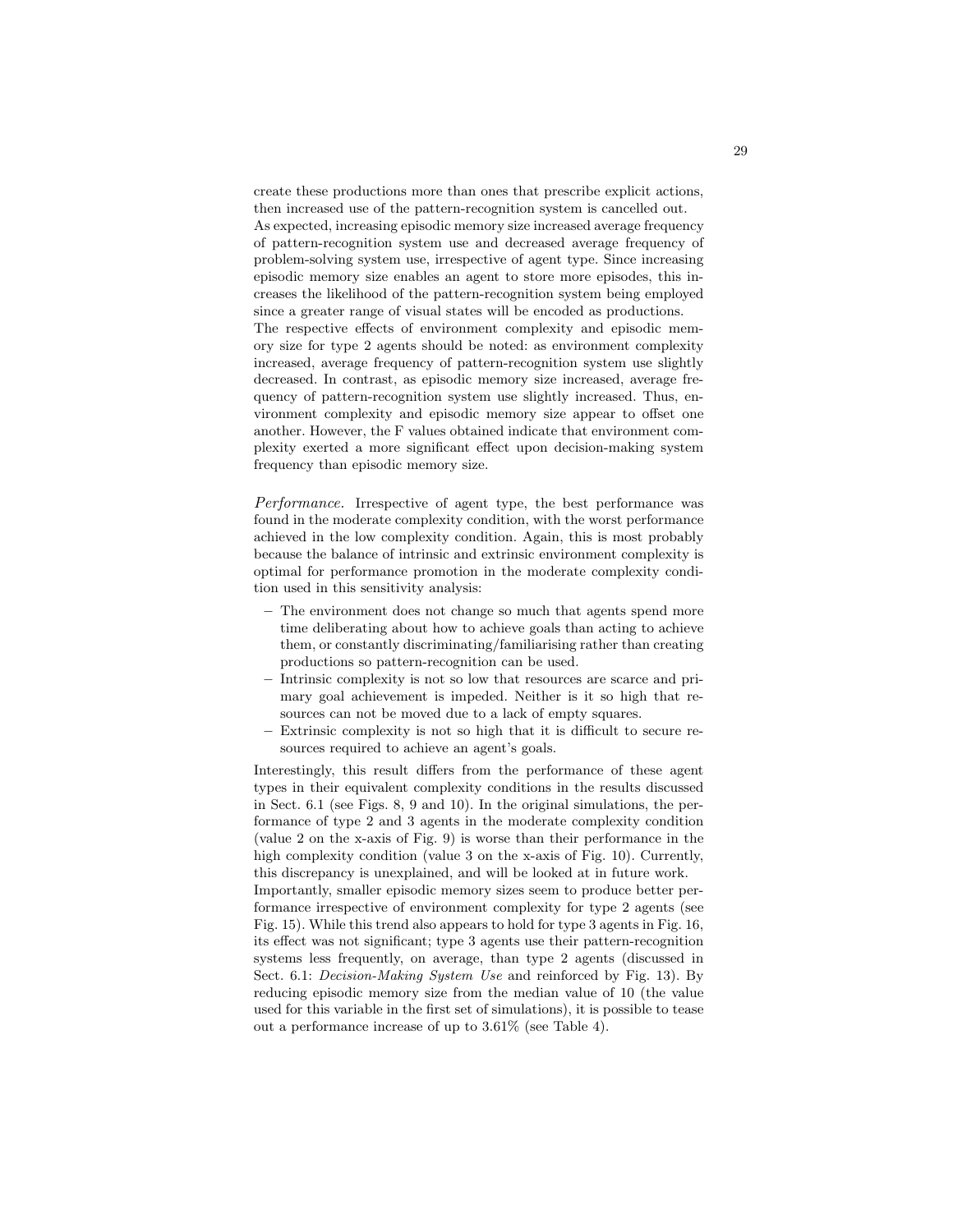| Environment Episodic |             | Avg. Score   |
|----------------------|-------------|--------------|
| Complexity           | Memory Size | $(\%$ Inc.)  |
| Low                  | 10          | 152.99       |
|                      | 6           | 158.52(3.61) |
| Mod.                 | 10          | 409.15       |
|                      | 6           | 414.30(1.26) |
| High                 | 10          | 267.70       |
|                      | 6           | 270.77(1.15) |

Table 4. Average scores and percentage increases thereof as episodic memory size is decreased from original value specified in simulations run in Sect. 5.1 for type 2 agents across all sensitivity analysis complexity conditions.

By retaining fewer episodes, actions that contributed little to the achievement of the agent's primary goal are ignored. This would result in agents creating and reinforcing more useful productions resulting in optimised goal achievement. For type 3 agents it may be the case that productions which prescribe use of the problem-solving system are created and subsequently reinforced more than productions prescribing explicit actions, frequently resulting in protracted periods of deliberation. This would cause either a decrease in performance or, at the least, performance to plateau; the latter was observed for the performance of these agents in low and moderate complexity conditions (see Fig. 16).

As noted in Sect. 6.2: Performance, an interaction between environment complexity and episodic memory size produced a negative effect on performance: as environment complexity increased, larger episodic memory sizes impinged performance. Since smaller episodic memory sizes reduce the chance of non-optimal productions being used (as argued in the previous paragraph) and more complex environments increase the likelihood of an agent reconsidering its intentions and remaining inanimate, it follows that being more discriminating with regard to the utility of one's productions will enhance performance and vice-versa.

Interestingly, this performance impingement was less significant for type 3 agents than type 2 agents, but was less likely to occur due to chance with type 3 agents. This result is most likely produced due to type 3 agents spending more time deliberating than acting, reducing the total number of productions generated. So, whilst type 2 and 3 agents may produce productions whose utility ratings are equivalent, agents of type 3 produce less of them in the same space of time and thus use fewer of them. This accounts for the plateau in performance observed in the low and moderate complexity conditions for type 3 agents too: agents spend less time reconsidering their intentions due to reduced environment dynamism but the amount of productions executed then attracts a premium. In such circumstances, type 2 agents profit since they can execute more (potentially non-optimal) productions than type 3 agents.

Conclusions. Around half of the null hypotheses stated in Sect. 5.2 are strongly refuted. Varying episodic memory size had a significant effect upon performance and average frequency of problem-solving and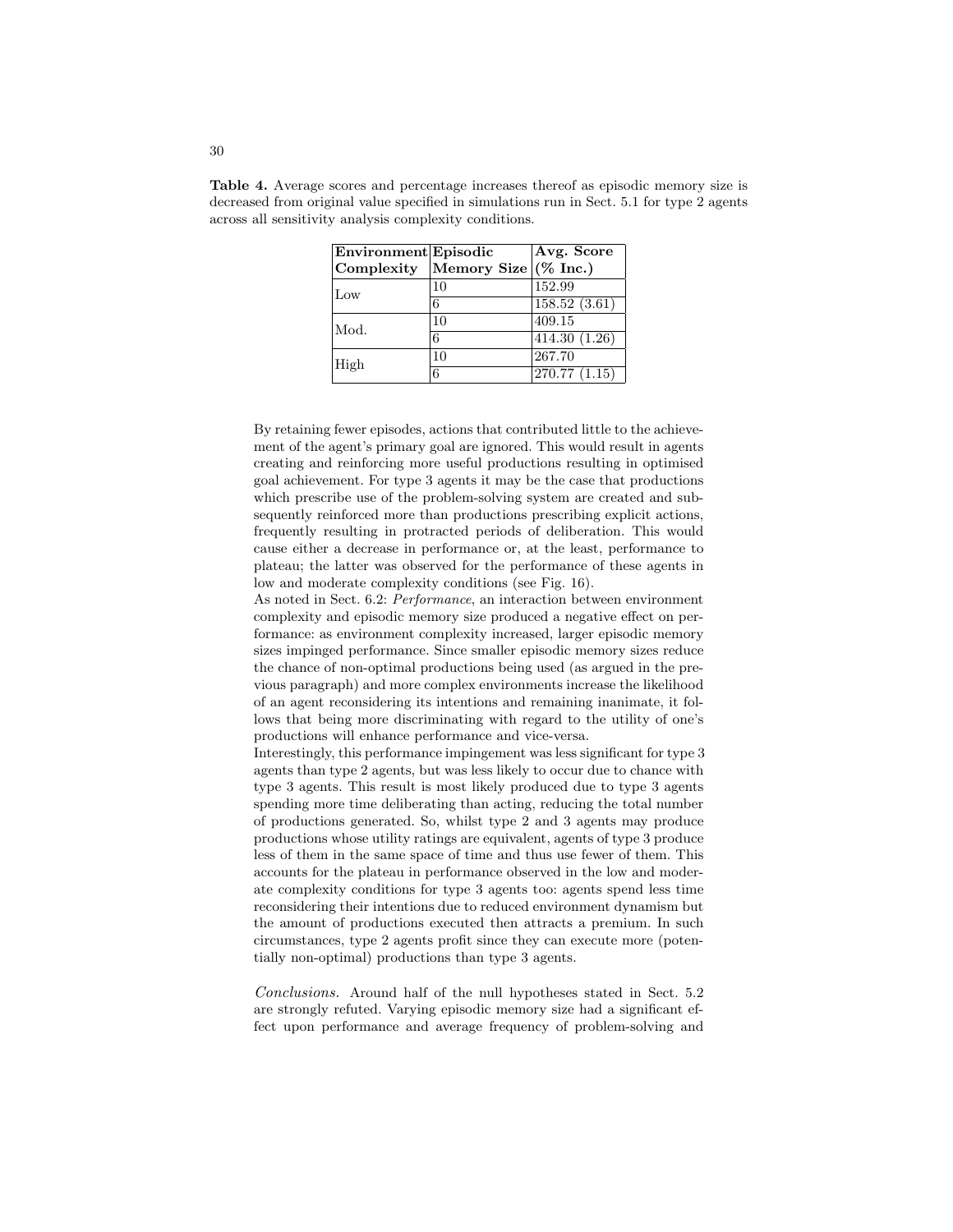pattern-recognition system use for agent types 2 and 3. Reducing episodic memory size improves performance for both types of agent, although not by any notable degree. In constrast, decision-making system use is notably affected by varying episodic memory size: larger memories promote pattern-recognition system use whereas smaller memories promote problem-solving system use. This is important since it was argued in Sect. 6.1 that increased use of the pattern-recognition system benefits performance more so than increasing use of the problem-solving system. So, whilst reducing episodic memory size appears to improve performance by creating more useful productions, it also reduces use of the pattern-recognition system in general; a balance must be struck.

Environment complexity also affected performance and decision-making system use significantly: for both agent types, moderate environment complexity produced the best performance whilst low complexity produced the worst performance. With regard to decision-making system use, the effect of environment complexity was significant on both performance and decision-making system use for type 2 agents whereas for type 3 agents, the effect was only consistently significant for performance. The effect of environment complexity on performance is different than that observed in the original simulations and it is our intention to investigate this further in future work.

Altering discount rates did not produce any significant effects upon performance or pattern-recognition system use apart from a marginally significant effect that is observed upon average frequency of problem-solving and pattern-recognition system use for type 3 agents. The reason for this is unclear but given that the effect is hardly significant, an explanation seems unwarranted.

#### 7 Conclusions and Future Work

In this paper we have described and implemented a novel, modular dualprocess [26] architecture for self-learning, computational agents. The architecture consists of a problem-solving and pattern-recognition decisionmaking system, created using a combination of the CHREST architecture, the PSDR algorithm and the Roulette selection mechanism. The system implemented different balances of problem-solving and patternrecognition use: pure problem-solving, "pure" pattern-recognition and a mixture of both. These balances of the two systems were embodied as three types of agent situated in the Tileworld environment. We used these agents to ascertain how different balances of problem-solving and pattern-recognition system affected performance in this environment given different degrees of intrinsic and extrinsic environmental complexity. We also explored how environment complexity affects agent performance and decision-making before conducting a sensitivity analysis to ascertain if the dependent variables studied in the first set of simulations were significantly altered when salient variables governing the mechanism of the pattern-recognition system were varied.

Use of pattern-recognition was beneficial to agent performance, especially when intrinsic and extrinsic environment complexity was increased,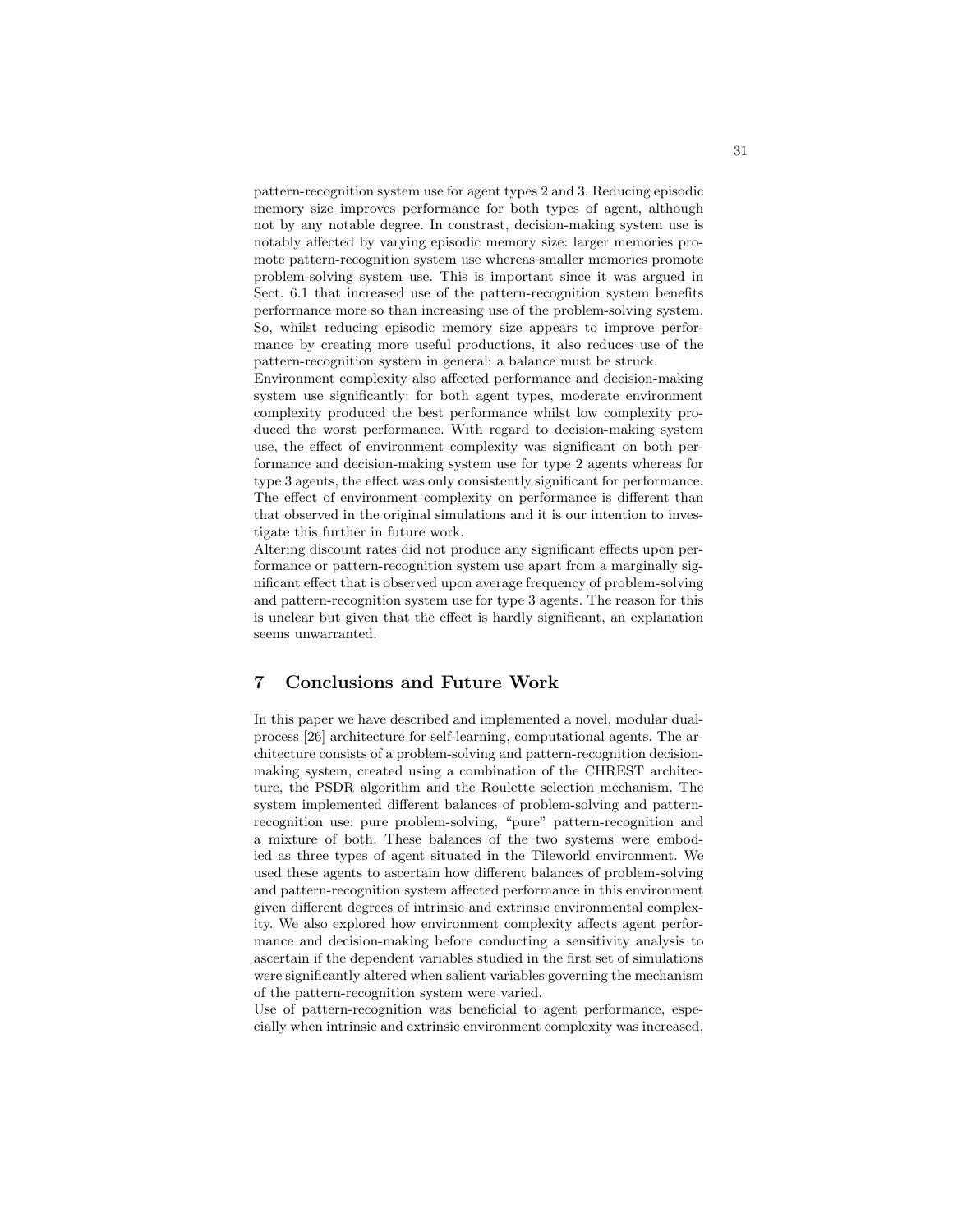whereas use of problem-solving was less beneficial, due to the required time to solve problems. As overall environmental complexity increased, we found that agents using pure problem-solving (that is, the complete absence of pattern-recognition) are further disadvantaged whereas agents that were more likely to use pattern-recognition performed best. Our results therefore demonstrate that an agent which can use both problemsolving and pattern-recognition is at an advantage in the complex, dynamic environment modelled and even more so when pattern-recognition is favoured. Essentially, the results indicate that agent performance is maximised by generating (potentially sub-optimal) productions quickly and executing many of them, at least in the environment modelled here. This is an interesting finding given that the Einstellung effect [30] is likely to be manifest in the agents that perform best.

The sensitivity analysis performed corroborated these findings, but also revealed the variables which maximise the performance of agents capable of pattern-recognition given different complexities of the environment modelled. We discovered that, whilst episodic memory size affected agent performance significantly (albeit minimally), discount rate did not. Indeed, episodic memory size appears to exert an influence on the balance of agent performance and promotion of pattern-recognition use. Smaller episodic memory sizes enhanced agent performance but made it less likely for the agent to actually use pattern-recognition. This is because smaller episodic memory sizes provide the agent with fewer reinforced productions, resulting in problem-solving being used instead.

In future work, we would like to ascertain why the effect of environment complexity differs with respect to performance between the two sets of simulations run: is this due to chance or a more exact reason? We also intend to determine if these conclusions still hold when the same simulations are run for longer periods of time, and when heterogeneous agent types compete. Finally, we will consider if these conclusions generalise to other domains and when the amount of information capable of being reasoned with by agents is increased, by expanding the size of their observable environment.

#### References

- 1. Aarts, H., Dijksterhuis, A.: Habit as knowledge structures: Automaticity in goal-directed behavior. Journal of Personality and Social Psychology 78(1), 53–63 (2000)
- 2. Anderson, J.R., Bothell, D., Byrne, M.D., Douglass, S., Lebière, C., Qin, Y.L.: An integrated theory of the mind. Psychological Review 111(4), 1036–1060 (2004)
- 3. Arai, S., Sycara, K.: Effective learning approach for planning and scheduling in multi-agent domain. In: Meyer, J.A., Berthoz, A., Floreano, D., Roitblat, H., Wilson, S.W. (eds.) From Animals to Animats 6: Proceedings of the Sixth International Conference on Simulation of Adaptive Behavior. pp. 507–516. MIT Press (2000)
- 4. Arai, S., Sycara, K.P., Payne, T.R.: Experience-based reinforcement learning to acquire effective behavior in a multi-agent domain. In: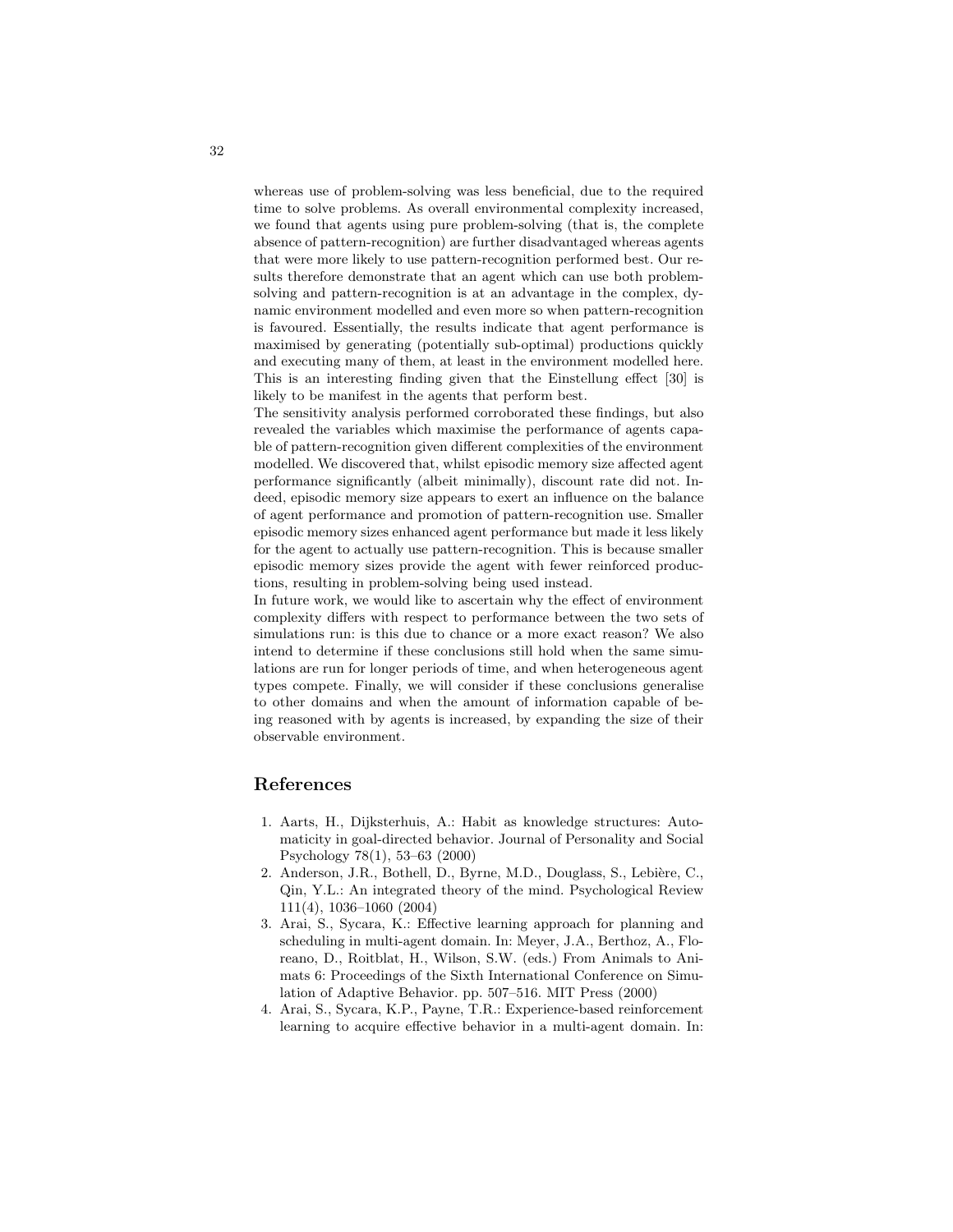Proceedings of the 6th Pacific Rim International Conference on Artificial Intelligence. pp. 125–135 (2000)

- 5. Baker, J.E.: Reducing bias and inefficiency in the selection algorithm. In: Grefenstette, J.J. (ed.) Proceedings of the Second International Conference on Genetic Algorithms on Genetic Algorithms and Their Application. L. Erlbaum Associates Inc. (1987)
- 6. Bilalić, M., McLeod, P., Gobet, F.: Inflexibility of experts reality or myth? Quantifying the Einstellung effect in chess masters. Cognitive Psychology 56(2), 73–102 (2008)
- 7. Bossomaier, T., Traish, J., Gobet, F., Lane, P.C.R.: Neuro-cognitive model of move location in the game of Go. In: Proceedings of the 2012 International Joint Conference on Neural Networks (2012)
- 8. Chase, W.G., Simon, H.A.: Perception in chess. Cognitive Psychology 4, 55–81 (1973)
- 9. Dayan, P., Daw, N.D.: Decision theory, reinforcement learning, and the brain. Cognitive, Affective and Behavioral Neuroscience 8(4), 429–453 (2008)
- 10. de Groot, A.D.: Thought and Choice in Chess (First edition in 1946). Mouton, The Hague (1978)
- 11. de Groot, A.D., Gobet, F.: Perception and Memory in Chess: Heuristics of the Professional Eye. Van Gorcum, Assen (1996)
- 12. Erev, I., Roth, A.E.: Predicting how people play games: Reinforcement learning in experimental games with unique, mixed strategy equilibria. The American Economic Review 88(4), pp. 848–881 (1998)
- 13. Evans, J.S.B.T.: Dual-processing accounts of reasoning, judgment and social cognition. Annual Review of Psychology 59, 255–278 (2008)
- 14. Freudenthal, D., Pine, J.M., Gobet, F.: Simulating the referential properties of Dutch, German and English root infinitives in MO-SAIC. Language Learning and Development 15, 1–29 (2009)
- 15. Gillan, C.M., Papmeyer, M., Morein-Zamir, S., Sahakian, B.J., Fineberg, N.A., Robbins, T.W., de Wit, S.: Disruption in the balance between goal-directed behavior and habit learning in obsessivecompulsive disorder. American Journal of Psychiatry (2011)
- 16. Gobet, F.: Les mémoires d'un joueur d'échecs. Editions Universitaires, Fribourg, Switzerland (1993)
- 17. Gobet, F.: A pattern-recognition theory of search in expert problem solving. Thinking and Reasoning 3, 291–313 (1997)
- 18. Gobet, F., Lane, P.C.R., Croker, S.J., Cheng, P.C.H., Jones, G., Oliver, I., Pine, J.M.: Chunking mechanisms in human learning. Trends in Cognitive Sciences 5, 236–243 (2001)
- 19. Grefenstette, J.J.: Credit assignment in rule discovery systems based on genetic algorithms. Machine Learning 3, 225–245 (1988)
- 20. Hesketh, B.: Dilemmas in training for transfer and retention. Applied Psychology 46(4), 317–339 (1997)
- 21. Holroyd, C.B., Coles, M.G.: The neural basis of human error processing: Reinforcement learning, dopamine, and the error-related negativity. Psychological Review 109(4), 679–709 (2002)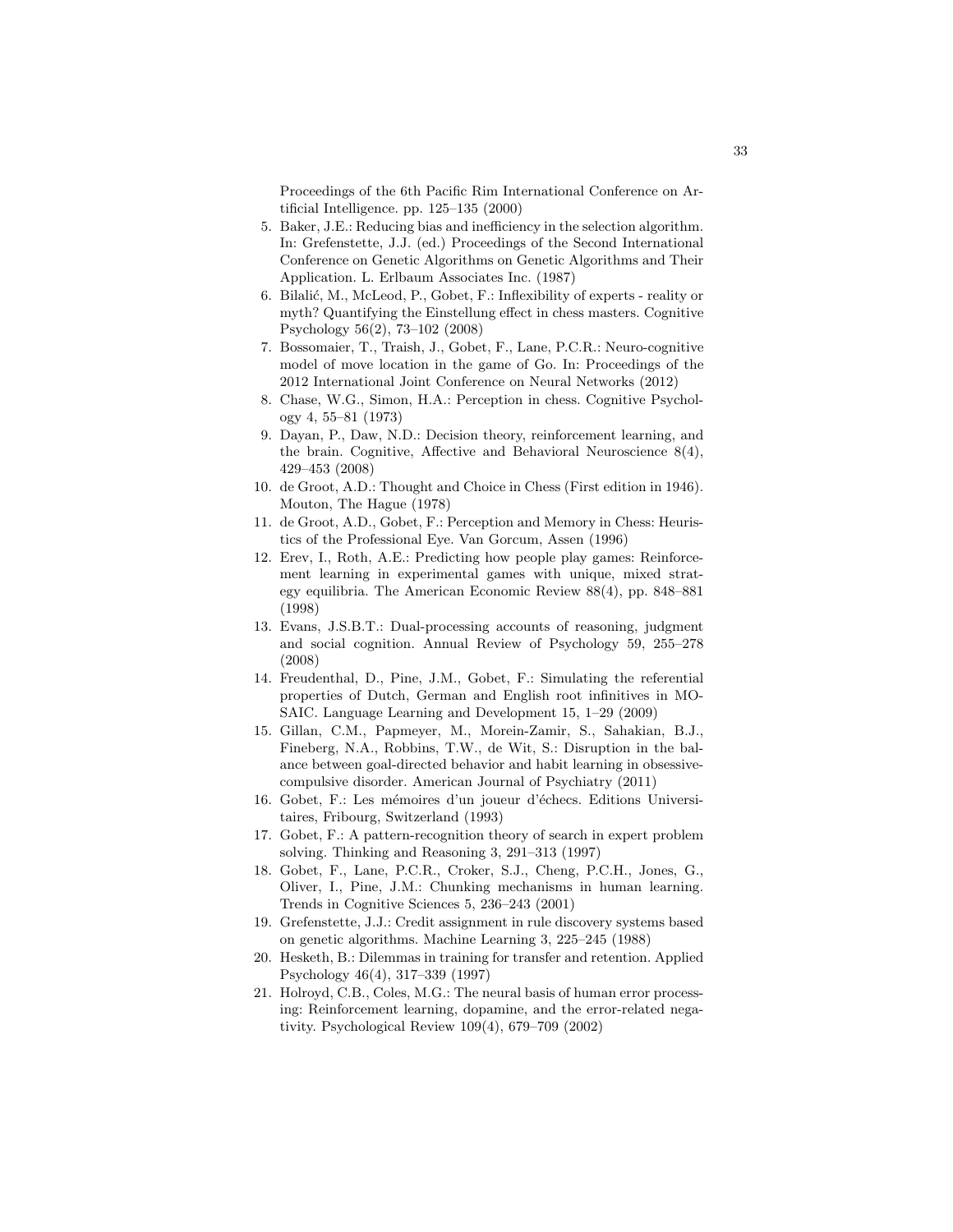- 22. Jones, G.A., Gobet, F., Pine, J.M.: Linking working memory and long-term memory: A computational model of the learning of new words. Developmental Science 10, 853–873 (2007)
- 23. Jongman, R.W.: Het Oog Van De Meester. Assen: Van Gorcum (1968)
- 24. Kheirbek, M.A., Klemenhagen, K.C., Sahay, A., Hen, R.: Neurogenesis and generalization: a new approach to stratify and treat anxiety disorders. Nature Neuroscience 15(12) (2012)
- 25. Laird, J.E.: The Soar Cognitive Architecture. MIT Press (2012)
- 26. Lane, P.C.R., Gobet, F.: CHREST models of implicit learning and board game interpetation. In: Bach, J., Goertzel, B., Ikle, M. (eds.) Proceedings of the Fifth Conference on Artificial General Intelligence. vol. LNAI 7716, pp. 148–157. Springer-Verlag, Berlin, Heidelberg (2012)
- 27. Lloyd-Kelly, M., Gobet, F., Lane, P.C.R.: The art of balance: Problem-solving vs. pattern-recognition. In: Proceedings of the International Conference on Agents and Artificial Intelligence. pp. 131– 142 (2015)
- 28. Lloyd-Kelly, M., Gobet, F., Lane, P.C.R.: Piece of mind: Long-term memory structure in ACT-R and CHREST. In: Noelle, D.C., Dale, R., Warlaumont, A.S., Yoshimi, J., Matlock, T., Jennings, C.D., Maglio, P.P. (eds.) Proceedings of the 37th Annual Meeting of the Cognitive Science Society. pp. 1422–1427. Cognitive Science Society (2015)
- 29. Lloyd-Kelly, M., Lane, P.C.R., Gobet, F.: The effects of bounding rationality on the performance and learning of CHREST agents in tileworld. In: Research and Development in Intelligent Systems XXXI, pp. 149–162. Springer International Publishing (2014)
- 30. Luchins, A.S.: Mechanization in problem solving: The effect of einstellung. Psychological Monographs 54(6), i–95 (1942)
- 31. Miller, G.A.: The magical number seven, plus or minus two: Some limits on our capacity for processing information. Psychological Review 63, 81–97 (1956)
- 32. Miyazaki, K., Yamamura, M., Kobayashi, S.: On the rationality of profit sharing in reinforcement learning. In: 3rd International Conference on Fuzzy Logic, Neural Nets and Soft Computing. pp. 285–288. Korean Institute of Intelligent Systems (1994)
- 33. Pollack, M., Ringuette, M.: Introducing the Tileworld: Experimentally evaluating agent architectures. In: Eighth National Conference on Artificial Intelligence. pp. 183–189. AAAI Press (1990)
- 34. Raza, M., Sastry, V.: Variability in behavior of command agents with human-like decision making strategies. In: Tenth International Conference on Computer Modelling and Simulation. pp. 562–567 (2008)
- 35. Saariluoma, P.: Error in chess: The apperception-restructuring view. Psychological Research 54, 17–26 (1992)
- 36. Samsonovich, A.: Toward a unified catalog of implemented cognitive architectures. In: Proceedings of the 2010 Conference on Biologically Inspired Cognitive Architectures. pp. 195–244. IOS Press, Amsterdam, The Netherlands (2010)